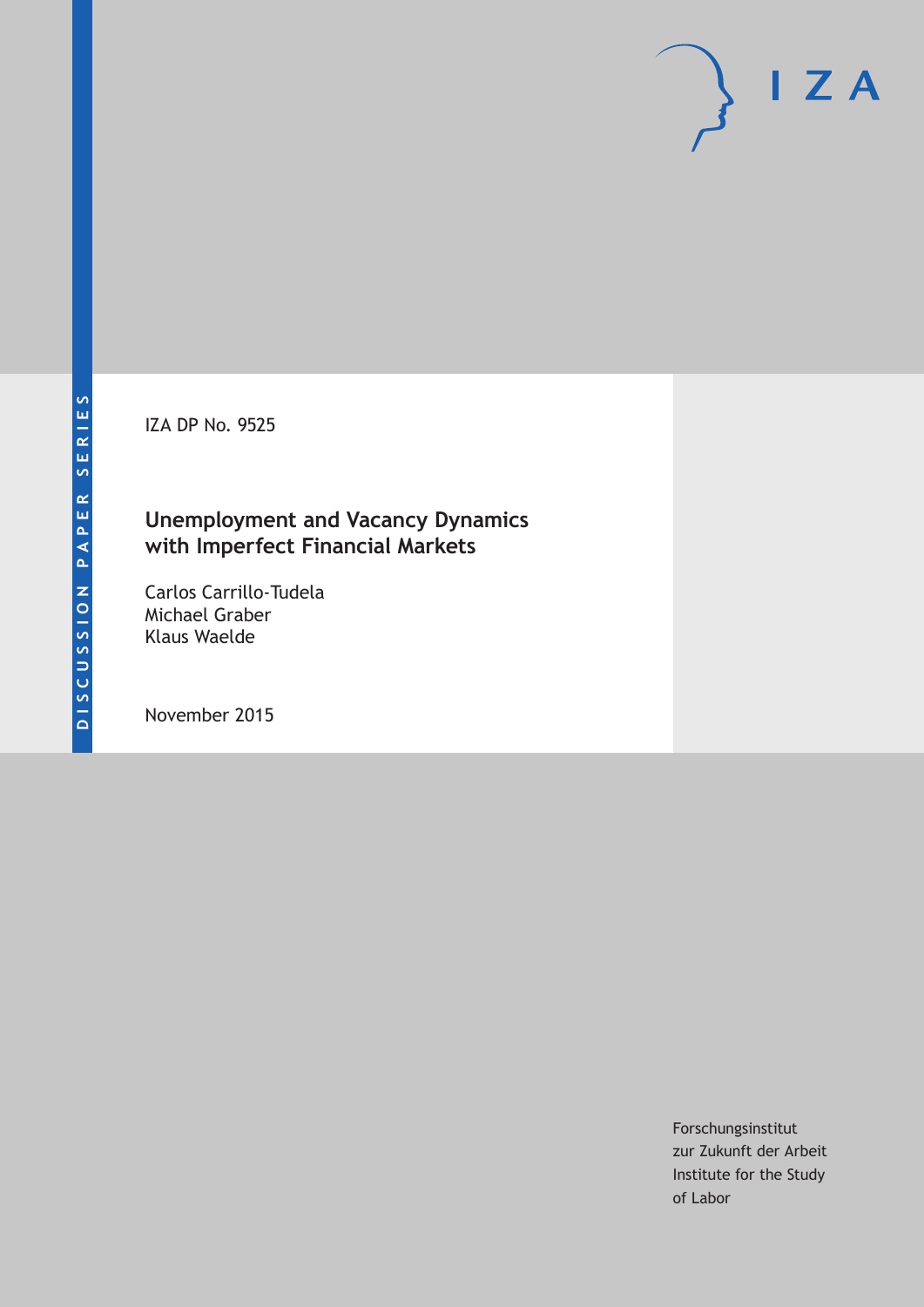# **Unemployment and Vacancy Dynamics with Imperfect Financial Markets**

## **Carlos Carrillo-Tudela**

*University of Essex, CEPR, CESifo and IZA* 

## **Michael Graber**

*University College London* 

## **Klaus Waelde**

*University of Mainz and CESifo*

Discussion Paper No. 9525 November 2015

IZA

P.O. Box 7240 53072 Bonn **Germany** 

Phone: +49-228-3894-0 Fax: +49-228-3894-180 E-mail: iza@iza.org

Any opinions expressed here are those of the author(s) and not those of IZA. Research published in this series may include views on policy, but the institute itself takes no institutional policy positions. The IZA research network is committed to the IZA Guiding Principles of Research Integrity.

The Institute for the Study of Labor (IZA) in Bonn is a local and virtual international research center and a place of communication between science, politics and business. IZA is an independent nonprofit organization supported by Deutsche Post Foundation. The center is associated with the University of Bonn and offers a stimulating research environment through its international network, workshops and conferences, data service, project support, research visits and doctoral program. IZA engages in (i) original and internationally competitive research in all fields of labor economics, (ii) development of policy concepts, and (iii) dissemination of research results and concepts to the interested public.

IZA Discussion Papers often represent preliminary work and are circulated to encourage discussion. Citation of such a paper should account for its provisional character. A revised version may be available directly from the author.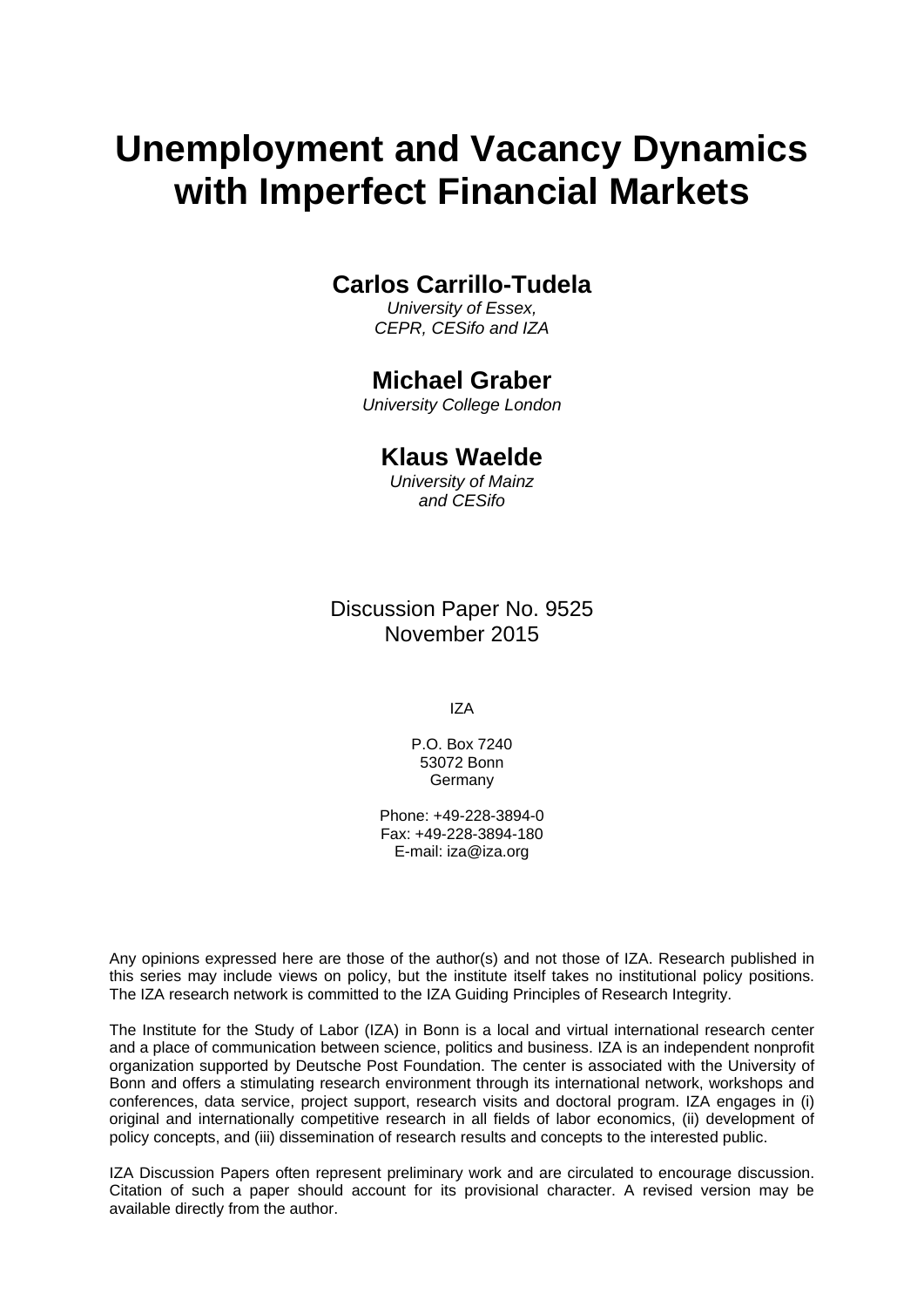IZA Discussion Paper No. 9525 November 2015

## **ABSTRACT**

## **Unemployment and Vacancy Dynamics with Imperfect Financial Markets\***

This paper proposes a simple general equilibrium model with labour market frictions and an imperfect financial market. The aim of the paper is to analyse the transitional dynamics of unemployment and vacancies when financial constraints are in place. We model the financial sector as a monopolistically competitive banking sector that intermediates financial capital between firms. This structure implies a per period financial resource constraint which has a closed form solution and describes the transition path of unemployment and vacancies to their steady state values. We show that the transition path crucially depends on the degree of wage flexibility. When wages are bargained sequentially the transition path is always downward sloping. This implies unemployment and vacancies adjust in opposite directions as observed in the data. When calibrating the model to the Great Recession and its aftermath we find that the lack of an improvement in the financial sector's effectiveness to intermediate resources played a crucial role in the slow recovery of the labour market.

JEL Classification: J63, J64, G10

Keywords: job search, unemployment, financial markets

Corresponding author:

 $\overline{\phantom{a}}$ 

Carlos Carrillo-Tudela Department of Economics University of Essex Wivenhoe Park Colchester, CO4 3SQ United Kingdom E-mail: cocarr@essex.ac.uk

<sup>\*</sup> We would like to thank Pedro Gomes, Claudio Michelacci, Lawrence Uren, Gianluca Violante and Ludo Visschers for their useful comments and insights. The usual disclaimer applies. Carlos Carrillo-Tudela acknowledges financial support from the UK Economic and Social Research Council (ESRC), award reference ES/I037628/1.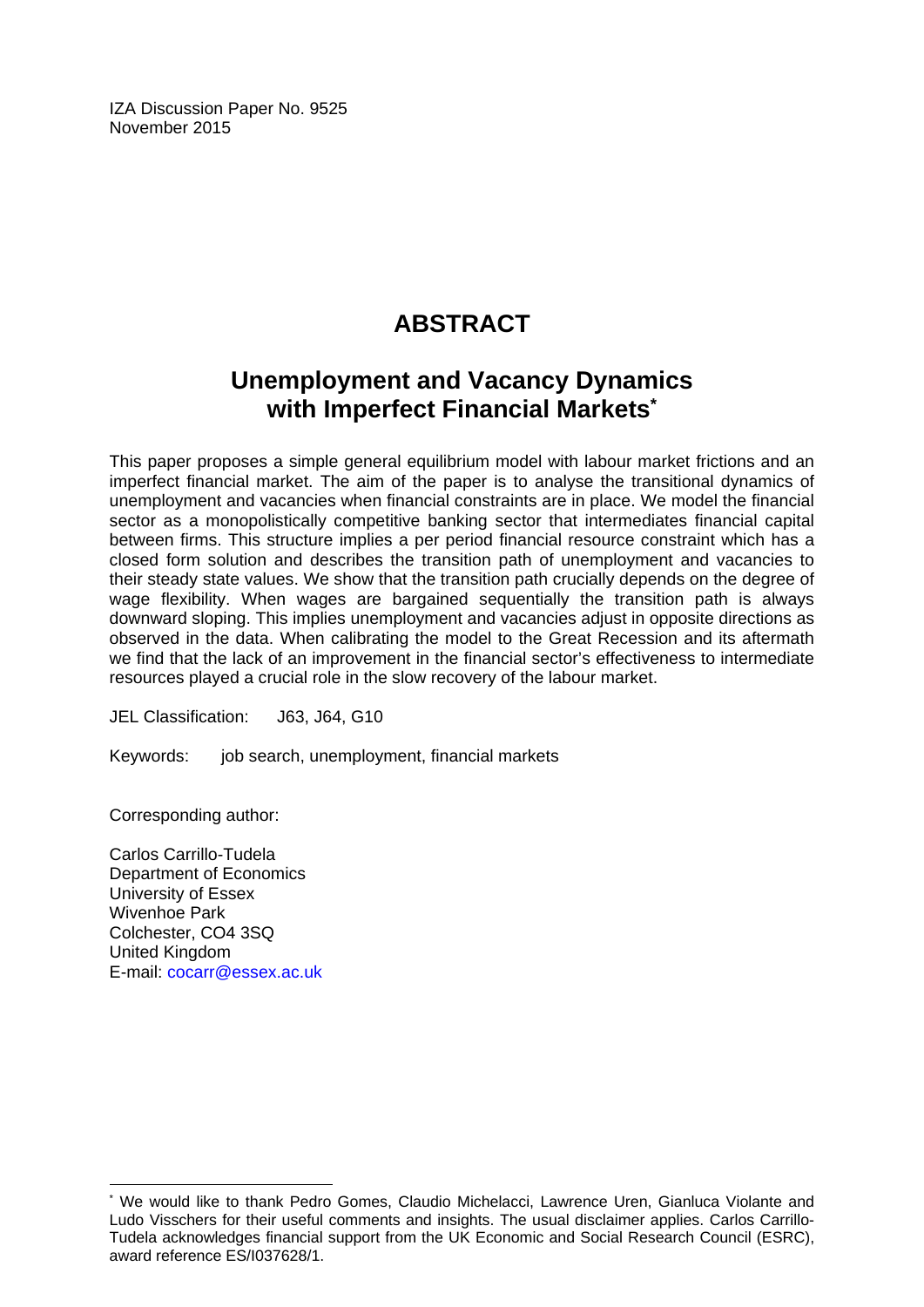### 1 Introduction

The Great Recession has highlighted the importance financial markets can have on the performance of the labour market. Most countries that were affected by the 2007/2008 financial crisis saw a burst of layoffs that made their unemployment rates increase dramatically and stay stubbornly high during the recovery period. Since the financial crises particularly affected the ability of firms to expand and create new vacancies due to the lack of available investment funds, it has been argued that the credit crunch also played an important role in slowing down the recovery of unemployment. In this paper we investigate to what extent the adjustment of unemployment and vacancies depends on the effectiveness of financial markets to intermediate resources.

We construct a simple general equilibrium model with labour market frictions and an imperfect financial market. Our focus is to analyse the transitional dynamics of unemployment and vacancies in respond to job displacement shocks and financial shocks. We are particularly interested in assessing the effects of these shocks on unemployment and vacancies when financial constraints are in place.

Our framework extends the canonical search and matching model (as described in Pissarides, 2000) by adding a monopolistically competitive banking sector that firms must visit in order to finance job creation. Once jobs are filled and firms become productive, they service their debts over time until the job is exogenously destroyed. This simple structure implies that at any point in time firms flow profits must be used to cover the cost of posting vacancies. The resulting per period financial resource constraint is the key element of our analysis. It shows that the number of vacancies is positively related to firms' flow profits. Since in the search and matching framework, the latter is directly related to the level of unemployment, the resource constraint then describes the relation unemployment and vacancies must satisfy to guarantee equilibrium in the banking sector.<sup>1</sup> Furthermore, we show that this constraint has a closed form solution and describes the transition path of the economy to its steady state.

These features allow us to characterise the equilibrium adjustment path of unemployment and vacancies and to analyse how it depends on the variables of interest. Changes in aggregate productivity or changes in the parameters governing the banking sector generate shifts of the transition path, affecting its slope and hence the speed of adjustment of unemployment and vacancies towards the new steady state. A decrease in labour productivity or in the productivity of the banking sector, for example, shifts the transition path downwards, decreasing the speed of adjustment towards the new steady state. Changes in the rate at which employed workers become unemployed or changes in the parameters governing the matching technology generate movements along the transition path.

We show that the relation between unemployment and vacancies along the transition path crucially depends on the degree of wage flexibility. In particular, if wages are determined through Nash bargaining, unemployment and vacancies adjust following an non-monotonic relationship. For low levels of unemployment and vacancies, they both adjust in the same direction. For larger values, however, they adjust in opposite directions. The resource constraint implies that as unemployment increases the number of productive firms decreases, reducing the available funds for job

<sup>&</sup>lt;sup>1</sup>Benmelech, Bergman and Seru (2012) document, using data for the US and Japan, a negative relation between firms' cash flows and employment as well as a negative relation between the extent of credit availability to firms and local unemployment rates.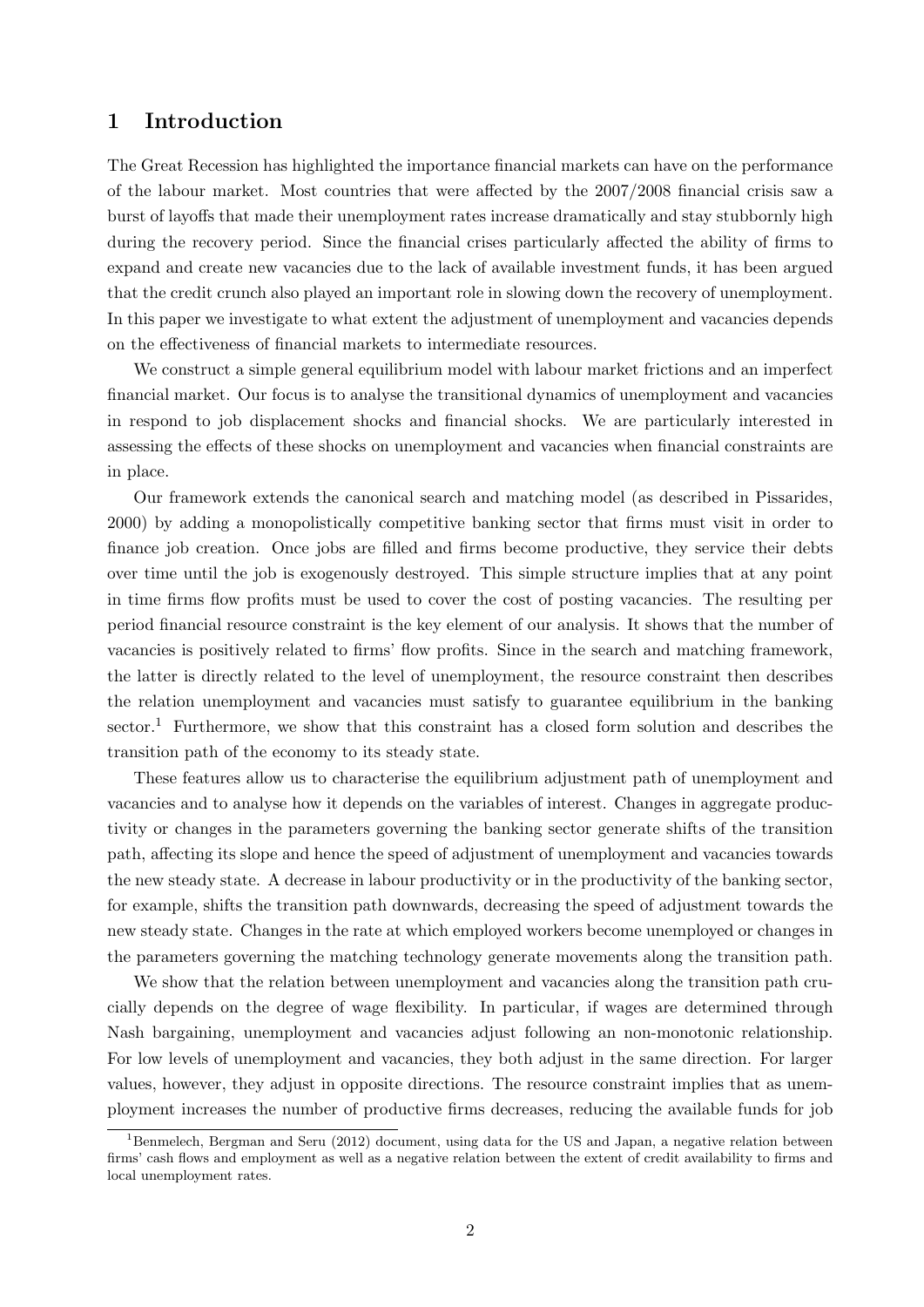creation and generating a negative relation between unemployment and vacancies. However, the non-monotonicity arises due to the feedback effect of the job finding rate on wages and ultimately profits. Under Nash Bargaining an increase in unemployment reduces workers' outside options and increases firms' flow profits, which in turn implies there are more funds per productive firms to finance vacancies, generating a positive relation between unemployment and vacancies. At low levels of unemployment and vacancies the latter force dominates, while for larger values the former force dominates. As wages become less dependent on the unemployment rate due, for example, to some form of wage rigidity, this feedback effect diminishes. We show that when wages are bargained following the sequential protocol proposed by Hall and Milgrom (2008) one always obtain a negative relation between unemployment and vacancies along the transition path.

Being able to generate such an adjustment process is important as one of the main features of the canonical search and matching model is that unemployment and vacancies always adjust in the same direction along the transition path. Blanchard and Diamond (1989) document, however, that unemployment and vacancies adjust in opposite directions after a shock to output or to the rate at which workers and firms separate. Furthermore, Shimer (2005) shows that when the canonical search and matching model is calibrated to the US, shocks to the job destruction rate generate a counterfactual positive correlation between unemployment and vacancies. Given that we are able to solve for the transition path in close form, we provide an analytical characterisation of how changes to aggregate output, the job destruction rate or to the banking sector parameters affect the speed of adjustment of unemployment and vacancies.

In the quantitative section of the paper we calibrate the model to match the transitional dynamics of unemployment and vacancies observed during the Great Recession and its aftermath for the US. We find that the calibration favours the Hall and Milgrom (2008) sequential bargaining setting with respect to Nash Bargaining, delivering a downward sloping transition path that replicates the observed transitional dynamics very well. The main message of this exercise is that observed slow recovery in the labour market was due to the lack of a significant improvement in the effectiveness of the banking sector in intermediating resources to fund job creation.

A related paper is that of Petrosky-Nadeau and Wasmer (2013). These authors extend the work by Wasmer and Weil (2004) to analyse the effects of financial markets on unemployment and vacancies using a stochastic version of the search and matching model (see Shimer, 2005, and Mortensen and Nagypal, 2007, among others). They emphasise the role financial frictions have in increasing the cyclical volatility of unemployment and vacancies in response to productivity shocks. Furthermore, these authors model the financial market as a frictional market govern by a meeting function that brings together banks and vacant firms, taking as given the interest rate.<sup>2</sup> Although we also investigate how financial frictions affect the behaviour of unemployment and vacancies, our focus and approach are very different. For one we are interested in analysing the transitional dynamics of unemployment and vacancies that arise from real and financial shocks in a general equilibrium setting in which the interest rate becomes an endogenous variable. Financial markets

<sup>2</sup>Petrosky-Nadeau (2014) analyse the extend to which financial frictions, modelled as an agency problem between banks and firms with vacant jobs, can improve the performance of the search and matching model in matching on the cyclical volatility and persistence of unemployment and vacancies in response to productivity shocks. Petrosky-Nadeau and Wasmer (2015) analysis, in a similar setting to Petrosky-Nadeau and Wasmer (2013), the interaction between frictional financial, labour and goods markets to also analyse the cyclical volatility and persistence of unemployment and vacancies.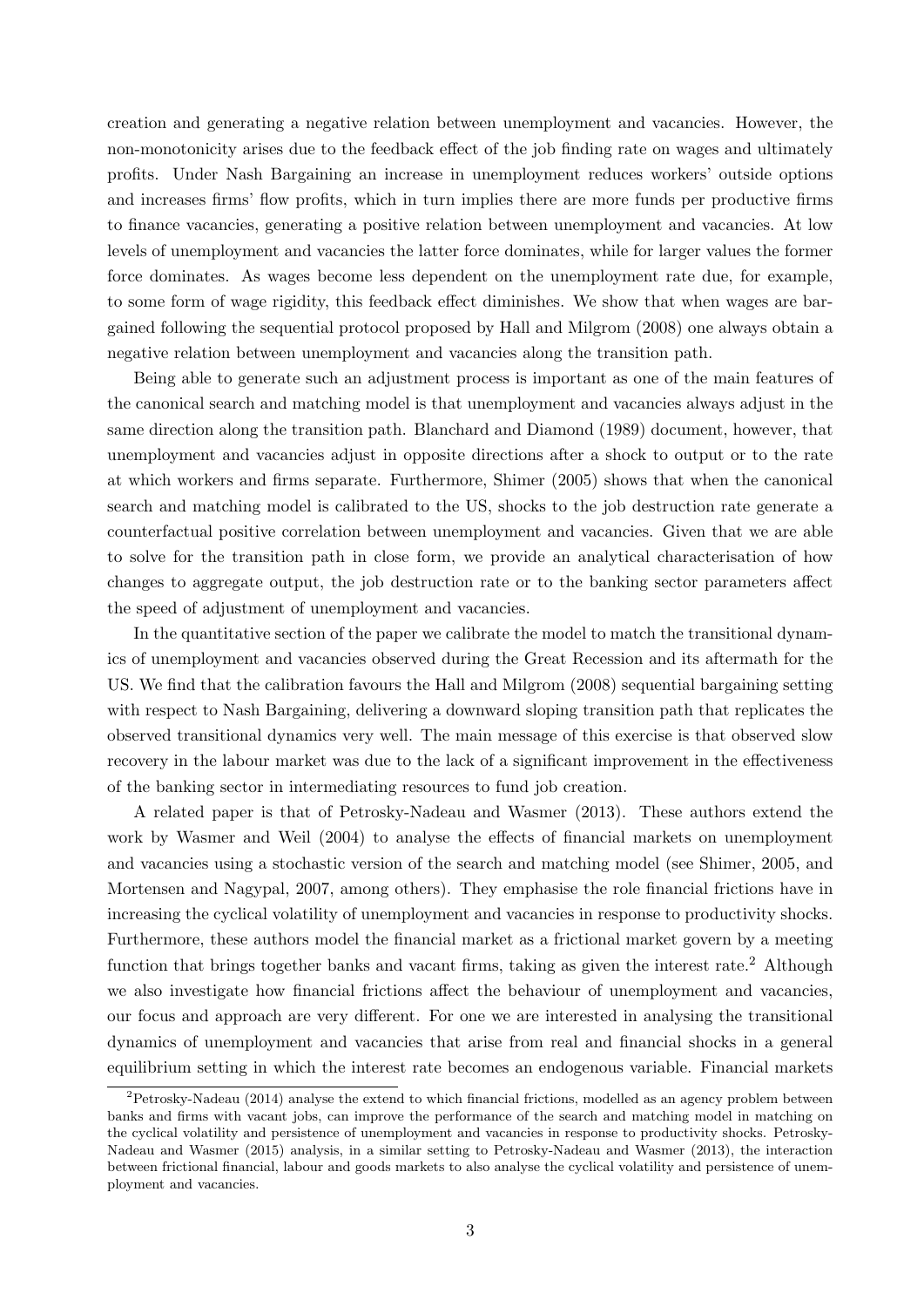in our framework are imperfect not due to search frictions but due to monopolistic competition. We emphasis the importance of the resource constraint, imposed by the financial sector, as an important determinant of the relationship between unemployment and vacancies in an economy's adjustment process, and provide a cross-country comparison of the implications of our model.

Uren (2012) also considers the relationship between financial markets and a labour market with search and matching frictions (see also Krusell, Muyokama and Sahin, 2010). He constructs a general equilibrium model in which financial markets are incomplete, agents heterogenous and the labour market follows the Diamond-Mortensen-Pissarides structure. In this model, investments take the form of financing the cost of vacancies using aggregate savings. He shows that, in the steady state, allowing savings to finance job creation lowers the equilibrium unemployment rate with respect to the complete market setting. In contrast we consider a complete market environment as our aim is to provide a tractable analysis of the transitional dynamics of the economy and not of its distributional aspects across agents.

The rest of the paper is outlined as follows. In the next section we describe the search and matching model that describes the aggregate labour market and the monopolistically competitive banking model describing the financial sector. In section 3 we characterise the equilibrium and discuss the steady state and transitional dynamics. Here we analyse the main implications of the financial resource constraint on the transition path of vacancies and unemployment and show how parameters governing the financial market affect this transition path. Section 4 presents the calibration procedure and describes the main results. Section 5 concludes discussing briefly the main results. All proofs and tedious derivations are relegated to a technical Appendix.

## 2 The Model

#### 2.1 Basic Framework

The labour market setup follows Pissarides (2000, ch.1). Since our objective is to understand the transitional dynamics of the economy we consider out-of-steady-state analysis. Time is continuous with infinite horizon. There is a unit mass of workers and a mass of firms. Both agents discount the future at a potentially time-dependent interest rate  $r(t)$ . Workers can be either employed or unemployed. Unemployed workers receive constant benefits z per unit of time. An employed worker receives a wage rate of  $w(t)$  per unit of time. Each firm has only one job that can be either vacant or filled. A filled job generates a constant flow of output  $p > z$ . A firm with a vacant job pays a cost measured in terms of productivity units of  $k > 0$  per unit of time. Jobs are destroyed at an exogenous Poisson rate  $s > 0$ . Once destroyed, the firm's job becomes vacant and the worker becomes unemployed.

Agents must search for each other to find a match. The search process is sequential and random and we assume that only vacancies and unemployed workers search. Meetings are governed by a meeting or "matching function"  $m(u(t), v(t))$  which gives the number of meetings that take place per unit time as a function of the number of unemployed workers  $u(t)$  and the number of vacancies  $v(t)$ . Assume that  $m(t)$  is increasing and concave in both arguments and exhibits constant returns to scale. Let  $\theta(t) \equiv v(t)/u(t)$  denote the labour market tightness. Constant returns to scale then implies the job filling rate is given by  $q(\theta) \equiv m(u, v)/v$ , while the job finding rate is then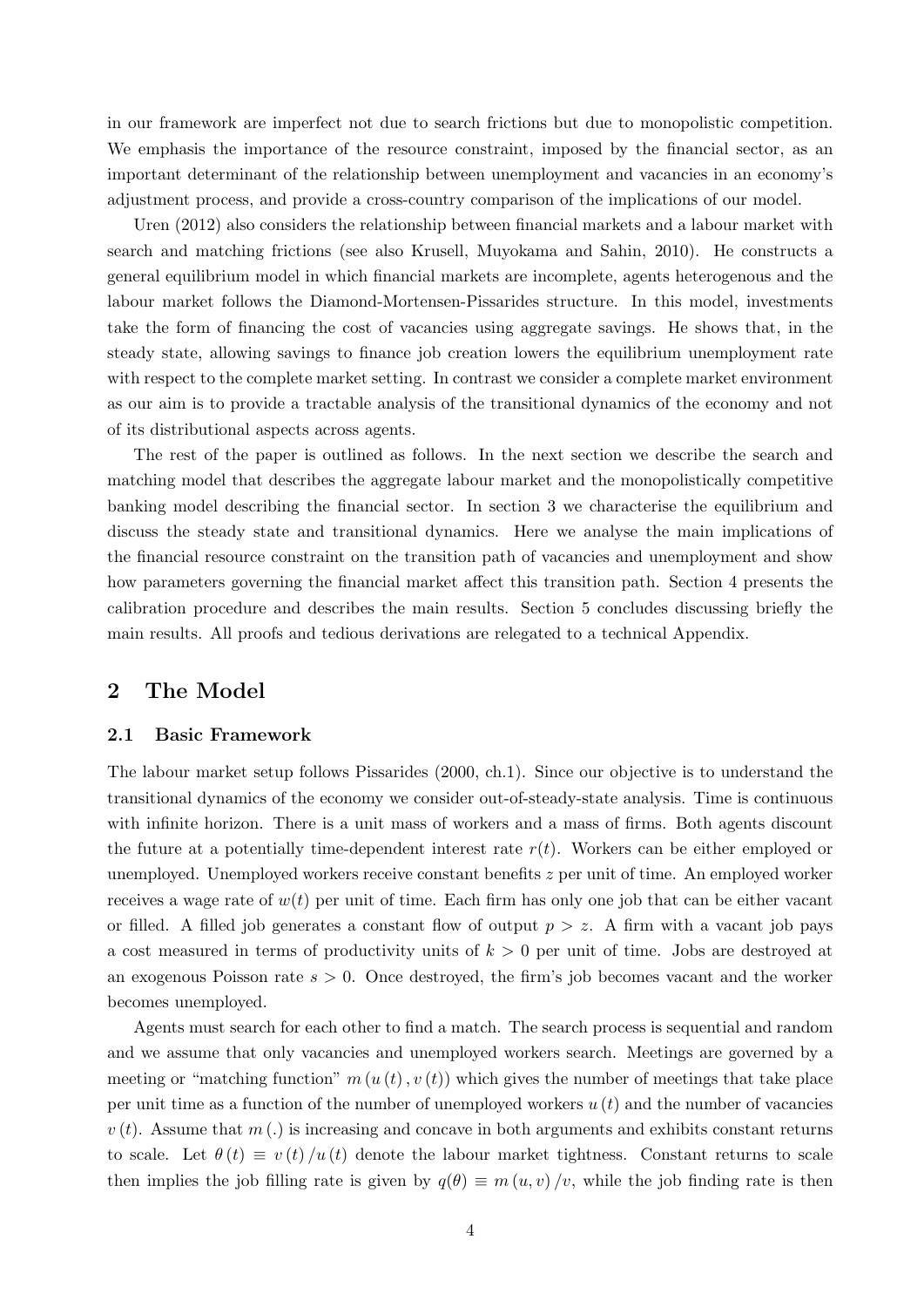$\lambda(\theta) = \theta q(\theta)$ . These rates govern the Poisson processes by which agents meet in this labour market.

#### 2.2 Bellman Equations for Workers and Firms

Workers and firms are risk neutral. The workers' objective consists in maximizing the expected present value of their lifetime income  $E_0 \int_0^\infty e^{-\int_0^s r(s)ds} y(t)dt$ , where individual income  $y(t)$  =  $\{z, w(t)\}\$ at every point in time. Let U denote the expected value of an unemployed worker and let W denote the expected value of a worker employed at some net wage w. Dynamic programming arguments imply the following  $U$  and  $W$  satisfy the Hamilton-Jacobi-Bellman equations

$$
r(t)U(t) = z + \dot{U}(t) + \lambda(\theta)[W(t) - U(t)],
$$
\n(1)

$$
r(t)W(t) = w(t) + \dot{W}(t) + s[U(t) - W(t)].
$$
\n(2)

The firm's flow profit from a filled job is

$$
\pi(t) = p - w(t). \tag{3}
$$

Depending on the current state of the firm, flow profits of firms are therefore given by  $\Pi(t)$  ${-k, \pi(t)}$ . Firms are infinitely lived and their objective is to maximize the expected present value of total profits  $E_0 \int_0^\infty e^{-\int_0^s r(s)ds} \Pi(t)dt$ . Let V denote the expected value of holding a job vacant. Let  $J$  denote the expected value of a filled job paying  $w$ . We then obtain the corresponding Hamilton-Jacobi-Bellman equations by dynamic programming arguments,

$$
r(t) V(t) = -k + \dot{V}(t) + q(\theta) [J(t) - V(t)],
$$
\n(4)

$$
r(t) J(t) = \pi(t) + J(t) + s[V(t) - J(t)].
$$
\n(5)

The interpretation of the above equations is identical to the canonicial DMP model only that discounting takes place at an endogenous interest rate  $r(t)$ .

#### 2.3 Free Entry and Wage Determination

For a given tightness and wage rate, the number of vacancies is determined by the free entry condition. As long as the value  $V$  of opening a vacancy is positive, firms will create vacancies and enter the labour market. Firms will stop entering only when there are no more (inter-temporal) profits to be made; i.e  $V = 0$ . Using the Bellman equation (4), we obtain that

$$
J\left(t\right) = \frac{k}{q\left(\theta\left(t\right)\right)}.\tag{6}
$$

When an unemployed worker and a vacant firm meet,  $p > z$  insures that they immediately form a productive match. There are many ways a firm and a worker can split the surplus of the match. It has been standard to use the generalised Nash Bargaining solution as a way to determine wages. This protocol implies spot, fully flexible wages that are renegotiated every instant. On the other extreme, Hall (2005) proposed an alternative wage determination mechanism motivated by the fact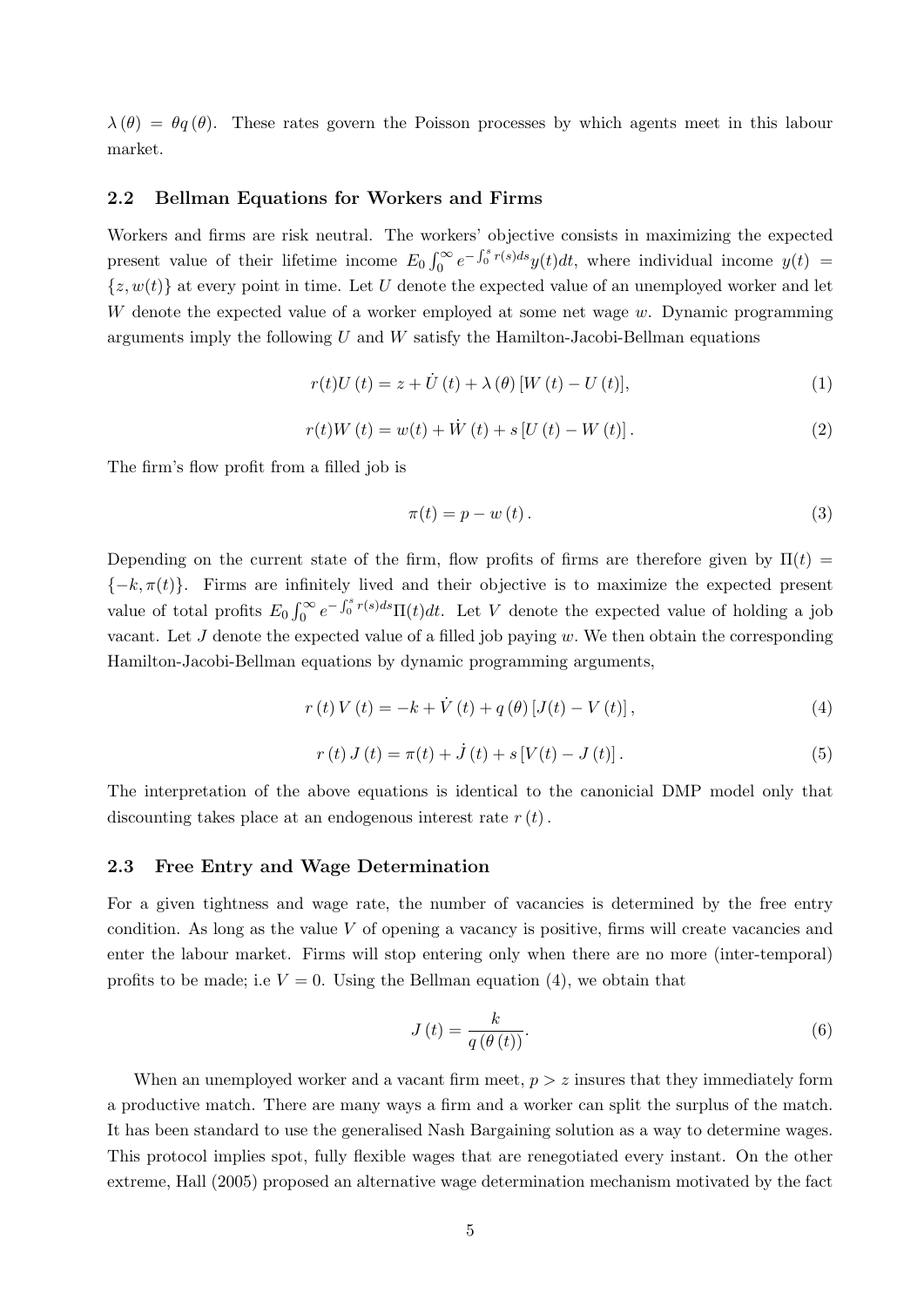that wages do not seem to behave as spot market wages in the data. He uses a Nash demand game in which wages are fixed within the bargaining set. In this setup, wages are not renegotiated until they lie outside the bargaining set and hence prevent inefficient separations. Other wage determination mechanisms that lie somewhere in between these two cases have also been studied in the literature. For example, the staggered wage setting protocol proposed by Gertler and Trigari (2006) and the sequential bargaining protocol proposed by Hall and Milgrom (2008). All these wage setting mechanism are able to somewhat isolate wages from external (to the match) labour market condition and hence generate some form of wage rigidity. In this paper we follow an agnostic approach and use a wage equation that relies on a linear sharing rule that has as special cases the Nash bargaining wage and the one proposed by Hall and Milgrom (2008).

$$
w(t) = (1 - \beta) z + \beta \left[ p + \tau \theta(t) k \right]. \tag{7}
$$

In this wage equation  $\beta$  is the worker's exogenous bargaining power standard in the Nash Bargaining protocol. The crucial parameter, however, is  $\tau \in [0, 1]$  which captures, in reduced form, the extend to which labour market tightness affects wages. When  $\tau = 1$ , for example, we are back to the Nash Bargaining solution of fully flexible wages. When  $\tau = 0$  we have the outcome of a simplified version of the sequential bargaining game proposed by Hall and Milgrom  $(2008)^3$ . The main reason for the choice of this functional form is that we are interested in understanding the role wage rigidity plays in the interaction between the financial and labour markets. Equation (7) presents a specification that allows us to do this in a simple and tractable way. In the quantitative section we recover  $\tau$  and  $\beta$  from our calibration procedure.

#### 2.4 Equilibrium Without a Financial Sector

Given a time-dependent interest rate, equilibrium can then be described by the evolution of the unemployment rate  $\dot{u}(t)$  and the evolution of labour market tightness  $\dot{\theta}(t)$ . For a path of labour market tightness  $\theta(t)$ , employment is derived by equating inflows and outflows. Inflows to unemployment amount to  $s[1-u(t)]$ , while  $\lambda(\theta(t))u(t)$  unemployed individuals find a job at each instant. Equating inflows and outflows yields the familiar equation describing the evolution of the unemployment rate  $u(t)$  in this economy.

$$
\dot{u}(t) = s\left[1 - u\left(t\right)\right] - \lambda\left(\theta\left(t\right)\right)u\left(t\right). \tag{8}
$$

The evolution of labour market tightness can be determined by the value of a filled vacancy (6) and by an equation describing its evolution over time. After some steps (see app. A.1), we obtain a differential equation describing the evolution of labour market tightness

$$
\dot{\theta}(t) = \left[\frac{q(\theta(t))}{q'(\theta(t))}\right] \left[\frac{(1-\beta)}{k} (p-z) q(\theta(t)) - r(t) - s - \tau \beta \lambda(\theta(t))\right].
$$
\n(9)

Equations (8) and (9) determine the paths of  $u(t)$  and  $\theta(t)$  as a function of  $r(t)$ .

<sup>3</sup>See Mortensen and Nagypal (2007) who implicitly use the same wage equation to capture the Nash and the sequential bargaining solutions.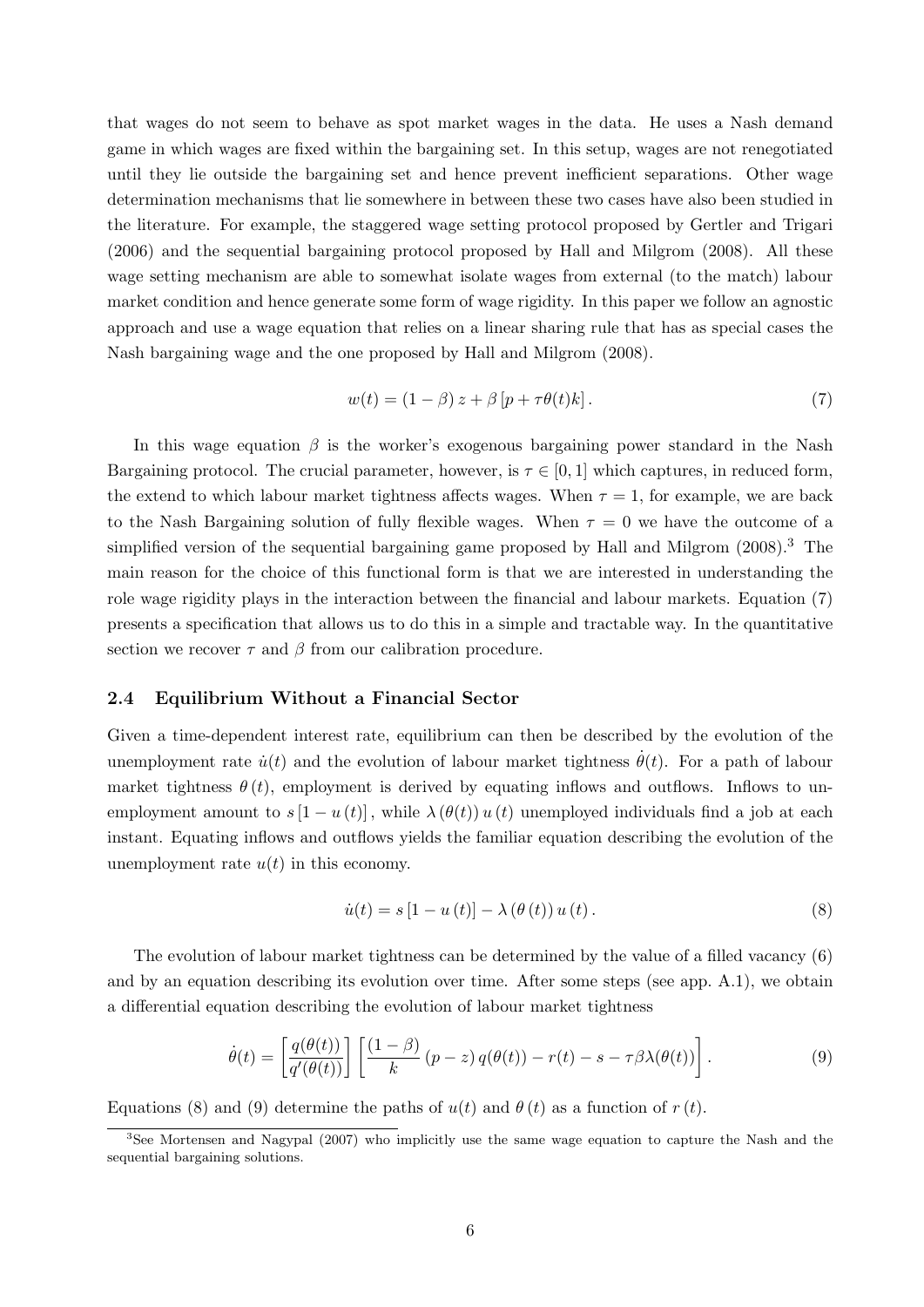#### 2.5 The Financial Sector

We now close our matching model by including a financial sector. We consider a banking sector that is the only source for financing the vacancy costs and to which all profits of productive firms flow. In this environment, a potential market entrant that wants to finance a vacancy must visit a bank and ask for a flow of resources allowing to cover the vacancy costs k to be paid at each point in time until a worker is found. In order to get these resources, the firm needs to sign a contract that says that the entrant commits to repay the bank by the flow of profits it makes once the vacancy is filled and until the next separation takes place. The bank bears all the risk and diversifies across all entrants and productive firms such that the bank behaves as if the world was deterministic.

Suppose that the banking sector consists of  $n(t)$  different types of banks offering each one single banking service  $i$  at any time  $t$ . Banks operate under monopolistic competition. Financial services are aggregated to one big "financing package for opening a vacancy" by a technology of the Dixit-Stiglitz type

$$
Y(t) = \left[ \int_0^{n(t)} x(t, t)^{\gamma} dt \right]^{1/\gamma}, \qquad (10)
$$

where  $x(i, t)$  is the amount of services provided by bank i at time t. The elasticity of substitution between these services is given by  $(1 - \gamma)^{-1}$ .

Banking service  $i$  is produced by the technology

$$
x(i,t) = by (i,t) - \phi \tag{11}
$$

where b is a productivity parameter,  $y(i, t)$  is the input of the final good produced and consumed in this economy and  $\phi$  describes the fixed costs to be paid by monopolistic competitors. Just as with vacancy costs, fixed costs in the banking sector are measured in units of the output good.

Service providers maximize profits by choosing output  $x(i, t)$  optimally at each point in time. As all firms use the same technology, service provision will be symmetric and the usual steps (see app. A.2.1) imply aggregate output of the banking sector (10) to amount to

$$
Y(t) = n(t)^{1/\gamma} x(t) = n(t)^{1/\gamma} \left[ b \frac{\pi(t) [1 - u(t)]}{n(t)} - \phi \right].
$$
 (12)

A crucial assumption here is that we require that all resources available for financing vacancies must actually be used for financing vacancies. Resources must not be lost or are allowed to enter the model. Making such a market-clearing assumption for the banking sector implies that the aggregate banking services (12) equal the total costs for financing vacancies. The latter are given by the costs k per vacancy times the number of vacancies,  $\theta(t)u(t)$ ,

$$
n(t)^{1/\gamma} \left[ b \frac{\pi(t) \left[ 1 - u(t) \right]}{n(t)} - \phi \right] = k\theta(t) u(t).
$$
 (13)

Economically speaking, market clearing for financial services (13) determines the number of vacancies  $v(t)$ . Technically, as vacancies are already determined in (9), this additional market fixes the endogenous interest rate  $r(t)$ .

While the resource constraint described in (13) makes sure that resources used for financing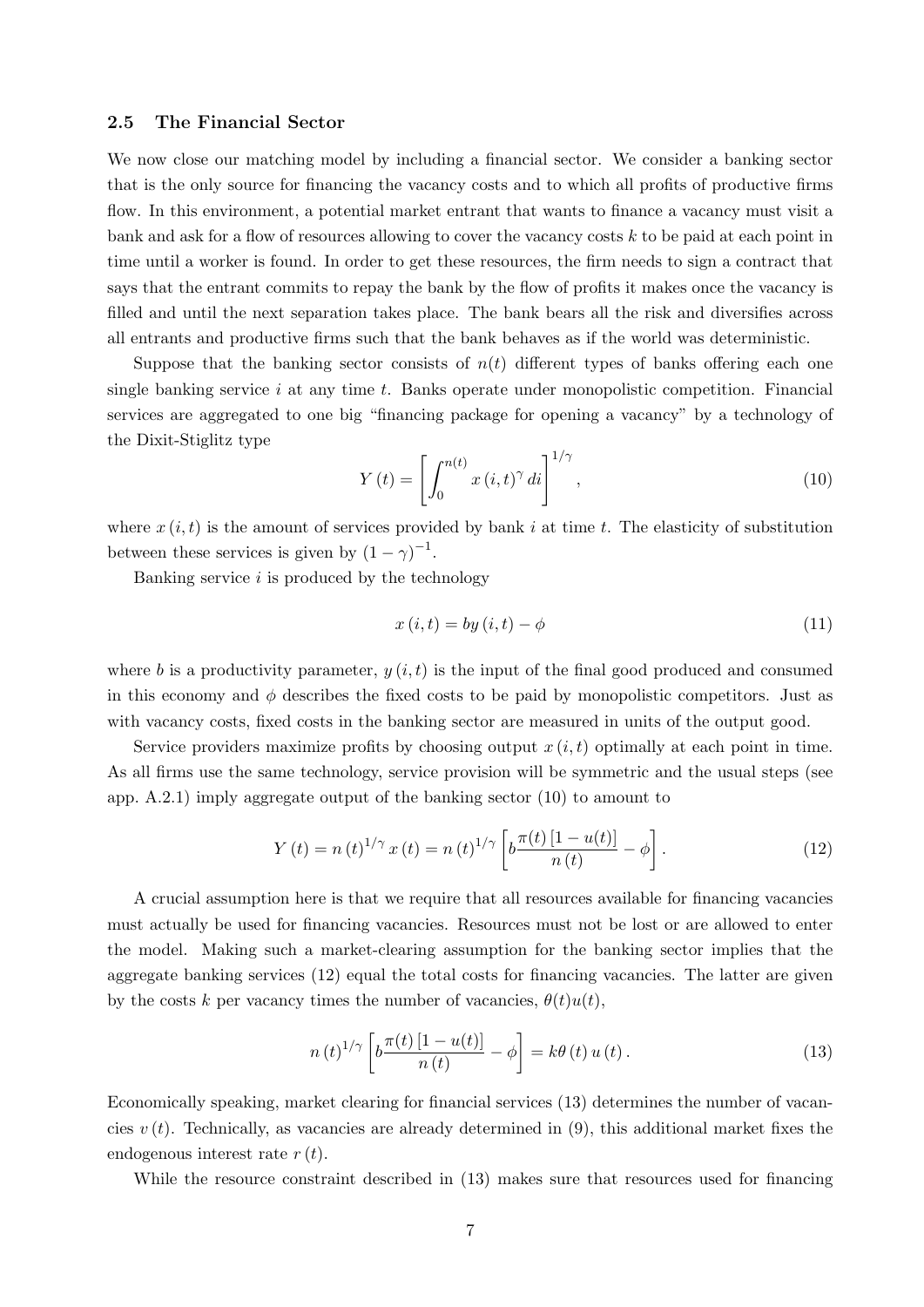vacancies can only come from profits made by firms, it does not guarantee that there are no resources left unused. As monopolistic service providers make a profit, this profit needs to go somewhere. It can actually not be ruled out at this point that firms would even make negative profits, given that there are fixed costs  $\phi$  to be paid per period. To guarantee that all resources supplied by firms making a profit are used either for covering fixed costs for the provision of services or for financing vacancies, we apply the standard assumption here as well and assume that there is free entry and exit into the banking sector. This implies (see app. A.2.1) that the number of services is given by

$$
n(t) = (1 - \gamma) b \frac{\pi(t) [1 - u(t)]}{\phi}.
$$
\n
$$
(14)
$$

After some more algebra (see app. A.2.1), we obtain

$$
\frac{\theta(t)^{\gamma}}{(1-\beta)\frac{p-z}{k}-\tau\beta\theta(t)} = b\left[ (1-\gamma)\frac{k}{\phi} \right]^{1-\gamma} \frac{1-u(t)}{u^{\gamma}(t)}\gamma^{\gamma}.
$$
\n(15)

Equation (15) describes the resource constraint that is consistent with free entry in the banking sector. Under this specification, all profits made by firms are used for financing vacancies and all costs of vacancies are financed by profits by firms. Profits made by banks are used to pay their fixed costs. This therefore makes sure that the financial market is in equilibrium, no resources leave or enter the model and we have specified a general equilibrium matching model.

## 3 General Equilibrium

Equations (8) and (9) provide the basis to understand the goods and labour markets dynamics by describing  $\dot{u}$  and  $\dot{\theta}$ . Equation (15) describes equilibrium in the financial market. These three equations simultaneously solve for  $u(t)$ ,  $\theta(t)$  and  $r(t)$ . Before we describe the transitional dynamics of this system, we analyse its steady state.

#### 3.1 Zero-motion lines and steady state

From equation  $(8)$  we obtain that the zero-motion line for u is given by

$$
\lambda(\theta) = s \frac{1 - u}{u} \Leftrightarrow u = \frac{s}{s + \lambda(\theta)},\tag{16}
$$

which describes a negative relationship between u and  $\theta$ . The zero-motion line for  $\theta$  is implicitly given, from (9), by

$$
(1 - \beta) \frac{p - z}{k} q(\theta) - s - r(t) - \tau \beta \lambda(\theta) = 0.
$$
 (17)

What is special about this zero motion line is that the interest rate is a function of time which means that the zero-motion line moves in the  $(u - \theta)$  space. What is standard is that the zero motion line for  $\theta$  is not a function of u, i.e. it is horizontal in the  $(u - \theta)$  space.

In standard descriptions of phase diagrams, the equilibrium path is to be inferred from the zero motion lines and laws of motions subsequently. In our system, however, the equilibrium path towards the steady state is described in closed-form by (15). There, it is easy to verify  $\theta$  falls with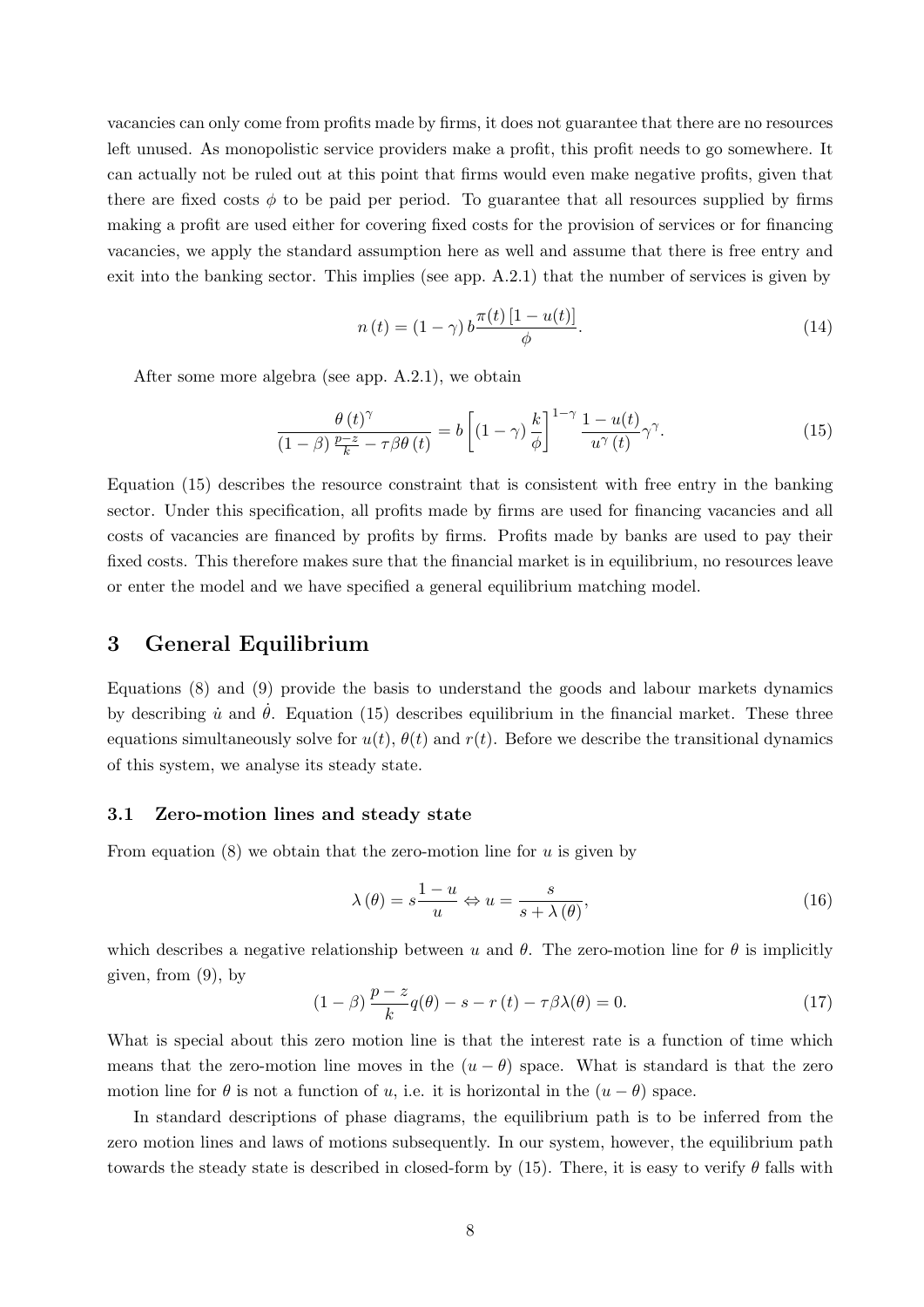u: The right-hand side unambiguously falls in u while the left-hand side rises in  $\theta$ . Our general equilibrium matching model therefore also provides an explicit expression for the transition path in terms of unemployment and vacancies, which we discuss below.

In a steady state, the unemployment rate, labour market tightness and the interest rate are constant. Denote their steady state values as  $u^*, \theta^*$  and  $r^*$ . To show the existence of a steady state note from (16) that as u goes to zero,  $\theta$  grows unboundedly; and while as u goes to one,  $\theta$  goes to zero. From (15), however, we have that as u goes to zero,  $\theta$  goes to  $(1 - \beta)(p - z)/\tau \beta k$ ; while as u goes to one,  $\theta$  goes to zero. Hence these functions intersect at  $u = 1$  and  $\theta = 0$ . Further, since these functions are continuous and decrease monotonically, they can intersect at most once at some  $u \in (0,1)$  and  $\theta \in (0,\infty)$ . Given the steady state values of u and  $\theta$ , the interest rate r then adjusts such that (17) holds. Since in the case in which  $u = 1$  and  $\theta = 0$  (17) implies r is undetermined, in what follows we focus on characterising the transition dynamics towards the interior steady state,  $(u^*, \theta^*, r^*)$ , given that one exists.

In app. A.3 we provide a sufficient condition under which a unique interior steady state exists for any CRS matching function. Further, we show that under a Cobb-Douglas matching function  $M(u, v) = Au^{1-\alpha}v^{\alpha}$ , the parametric restriction  $\gamma \geq \alpha$  is sufficient (but not necessary) to guarantee existence of an interior steady state equilibrium. In the quantitative section of the paper we show that a unique interior steady state always exists in our calibration.

#### 3.2 Transitional Dynamics

An insightful way to analyse the equilibrium path described in (15) is to consider it in the Beveridge space; i.e.  $v - u$  space. It is well documented that unemployment and vacancies move in opposite directions. Further, earlier work by Blanchard and Diamond (1989) and, more recently, by Shimer (2005) show that unemployment and vacancies move in opposite directions during the adjustment process of the US economy; and similar results have been obtained for European countries (see Elsby et al., 2013). It is of interest to understand the conditions under which the interaction between the labour market and the financial sector, as modelled in this paper, has the potential to generate such a negative relation.

Re-writing equation (15) in  $v - u$  space using an implicit formulation, we obtain that the sign of the slope of the equilibrium path is determined by (see app. A.4)

$$
sign\left[\frac{dv}{du}\right] = sign\left[\frac{\partial \pi}{\partial u}(1-u) - \pi\right].
$$

To understand this condition, note that the resource constraint implies that aggregate firms' profits and the number of vacancies must move in the same direction along the equilibrium path. Aggregate firms' profits, however, depend positively on (i) the number of jobs filled and negatively on (ii) the wage paid to workers; and both are inversely related to the unemployment rate. The slope of the transition path then depends on how responsive are wages to changes in the unemployment rate. Using the expression for  $\partial \pi / \partial u$ , we find that

$$
\frac{dv}{du} < 0 \Leftrightarrow u^2 > \frac{\tau \beta k v}{(1 - \beta)(p - z)}.\tag{18}
$$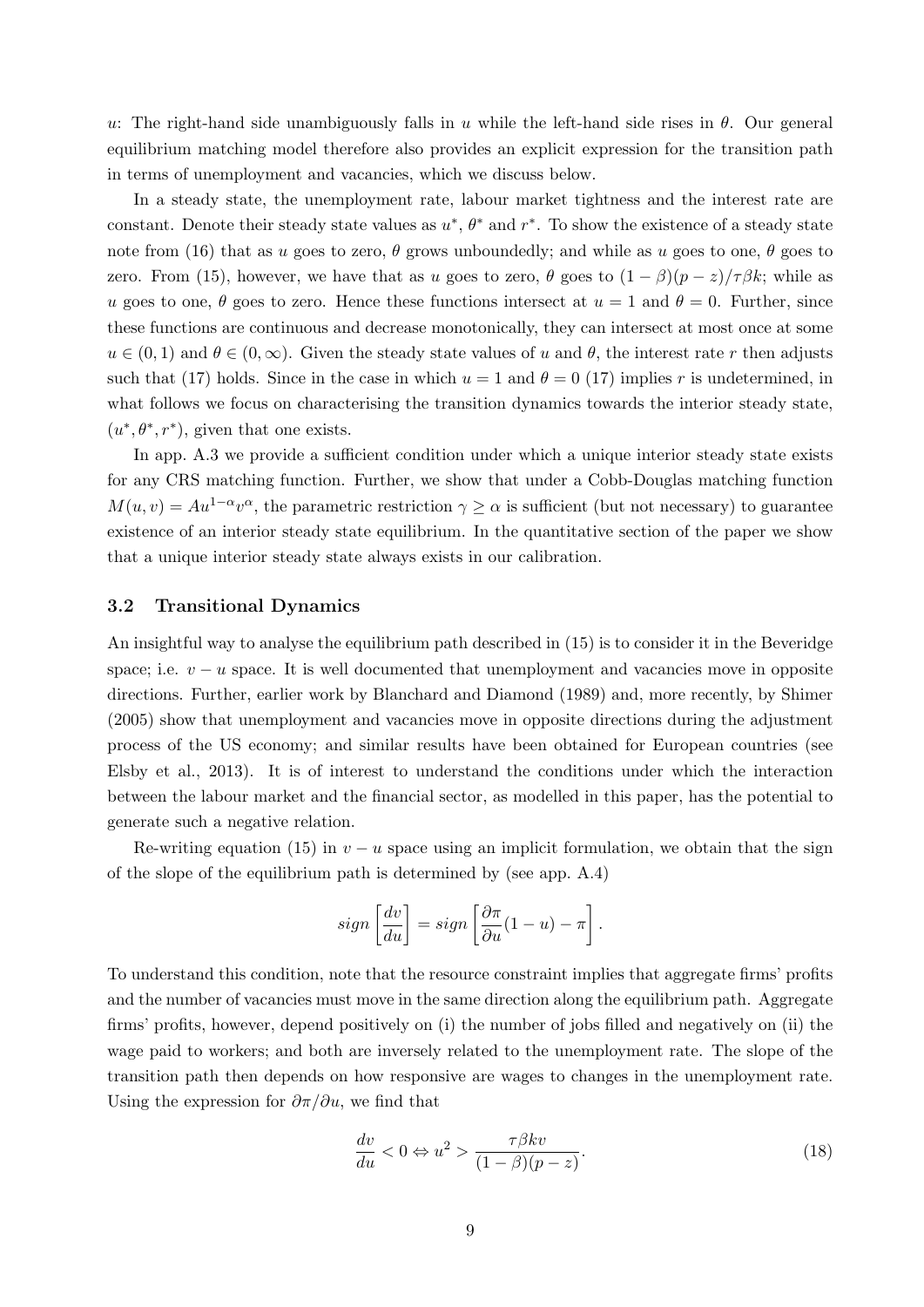

Figure 1: Transitional dynamics after a one time unexpected shock to  $p$  and  $s$ 

Under Nash bargaining,  $\tau = 1$ , an increase in the unemployment rate decreases a worker's outside option in the bargaining game through a decrease in the job finding rate. This in turn leads to a decrease in wages and ultimately to an increase in profits. In this case, (18) implies that the transition path is non-monotonic. It is increasing when  $u^2 < \beta k v/(1-\beta)(p-z)$  and decreasing when  $u^2 > \beta k v/(1-\beta)(p-z)$ . The point of inflexion, however, depends on the parameters affecting the resource constraint. When wages are bargained as in Hall and Milgrom (2008), a worker's disagreement point is no longer the same as his outside option and the unemployment rate has a much reduced effect on wages. In the version of the sequential bargaining game we consider in this paper, this implies that wages are independent of unemployment and  $\tau = 0$ . The feedback effect between unemployment and profits disappears,  $\frac{\partial \pi}{\partial u} = 0$ , and the transition path is always downward sloping.

This feature incorporates an important dimension to the canonical search and matching model. In the latter, with a constant interest rate, the equilibrium path towards the steady state is given by the zero-motion line for  $\theta$  for any value of  $\tau$ . This implies that during adjustment, vacancies and unemployment move in the same direction irrespectively of the degree of wage rigidity as modelled in (7). Here, however, the above arguments imply that during adjustment vacancies and unemployment can move in opposite directions.

#### 3.3 Changes in Output and the Job destruction rate

To illustrate these differences consider a one time unexpected increase in aggregate productivity p. Figure 1.a depicts this exercise in  $v - u$  space assuming the existence of an interior steady state and a range of values of  $v$  and  $u$  in which the equilibrium path is downward sloping. Here we want to show the qualitative workings of the model under the latter conditions. In Section 4, we provide a quantitative analysis of the model and show in our calibration the conditions under which the equilibrium path is downward sloping.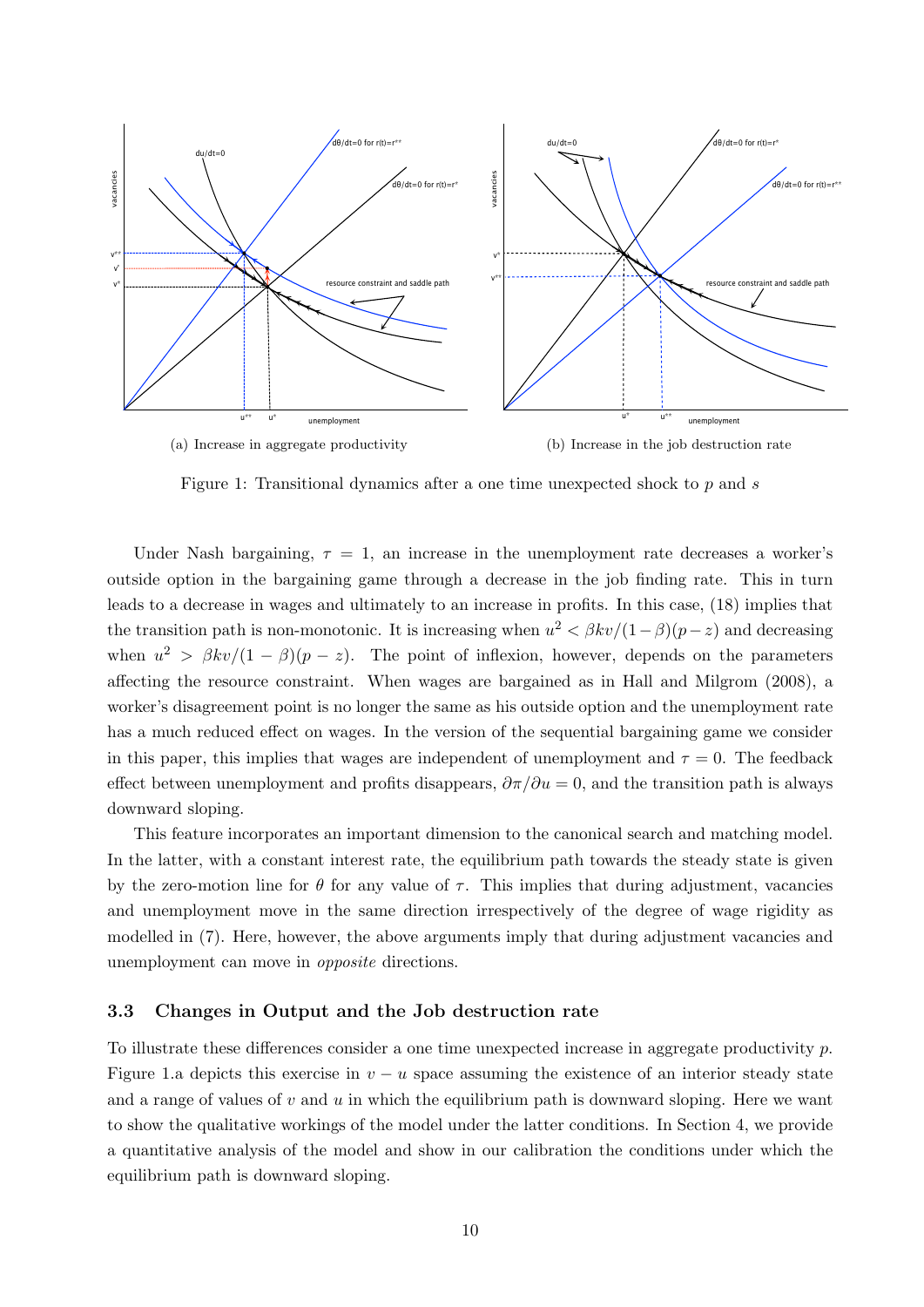In both models, the zero-motion line for  $\theta$  rotates upwards and, in our model, the resource constraint will shift outwards. In the figure, these are depicted in blue. The increase in  $p$  makes labour market tightness jump upwards as firms create new vacancies up to the point in which the economy is on the equilibrium path for the original unemployment rate. Note that in our model the initial jump of vacancies (shown by the red arrowed line from  $v^*$  to  $v'$ ) is smaller as the equilibrium path lies below the zero-motion line for  $\theta$ , over the relevant range. Further, along this path the unemployment rate decreases, while the vacancy rate increases; which contrasts with the canonical model in which both unemployment and vacancies decrease. Also note that in both cases the transitional dynamics yield counter-clockwise movements of  $u$  and  $v$ , and the new steady states involve a higher vacancy rate and a lower unemployment rate. Hence our model can generate transitional dynamics consistent with the evidence in Blanchard and Diamond (1989) who show that the counter-clockwise movements of u and v around the zero-motion line for u after a productivity shock involve these rates moving in opposite directions.

As a second example consider a one time unexpected increase in the job destruction rate, s. Figure 1.b shows this exercise. Here the difference between the two models is starker. After an increase in  $s$ , both models imply that the zero-motion line for  $u$  shifts to the right, while the zeromotion line for  $\theta$  rotates downwards (in  $v - u$  space). Once again, in the figure, these are depicted in blue. In the canonical model, however,  $v$  jumps downwards, while  $u$  stays constant immediately after impact. As the economy adjust, both variables then increase along the new zero-motion line for  $\theta$  until the new steady state is achieved. In our model, the equilibrium path does not depend on s (see (15)), which implies that v does not jump. Instead v decreases and u increases smoothly along the equilibrium path until the new steady state is achieved. Furthermore, an increase in the job destruction rate will always imply a new steady state with a lower vacancy rate and a higher unemployment rate, while in the canonical model the new steady state can be characterised by a higher vacancy and unemployment rate. This implications suggests that our model can also be consistent with the evidence presented in Blanchard and Diamond (1989) and Shimer (2005) on the effects of reallocations shocks on  $u$  and  $v$  better than the canonical model.

Note that changes in matching function parameters will have similar effects as changes in the job destruction rate, although in the opposite direction. For example, consider the Cobb-Douglas matching function,  $M(u, v) = Au^{1-\alpha}v^{\alpha}$ , changes in A and  $\alpha$  will shift the zero motion line for unemployment along the equilibrium transition path of the economy. This feature is also very different from the standard search and matching model in the same way as describe under changes in s.

In addition since in our model changes in  $p$  affect both the position and the slope of the equilibrium transition path, output affects the speed by which unemployment and vacancies adjust from one steady state to another. On the contrary, since the job destruction rate and the matching function parameters do not determine the equilibrium transition path, the speed of adjustment of unemployment and vacancies is independent of these variables.

#### 3.4 The Role of the Financial Sector

We now consider how the market power of banks, measured by the price mark-up  $1/\gamma$ , the productivity of each bank, b and the fixed cost,  $\phi$ , affect the transitional dynamics of this economy and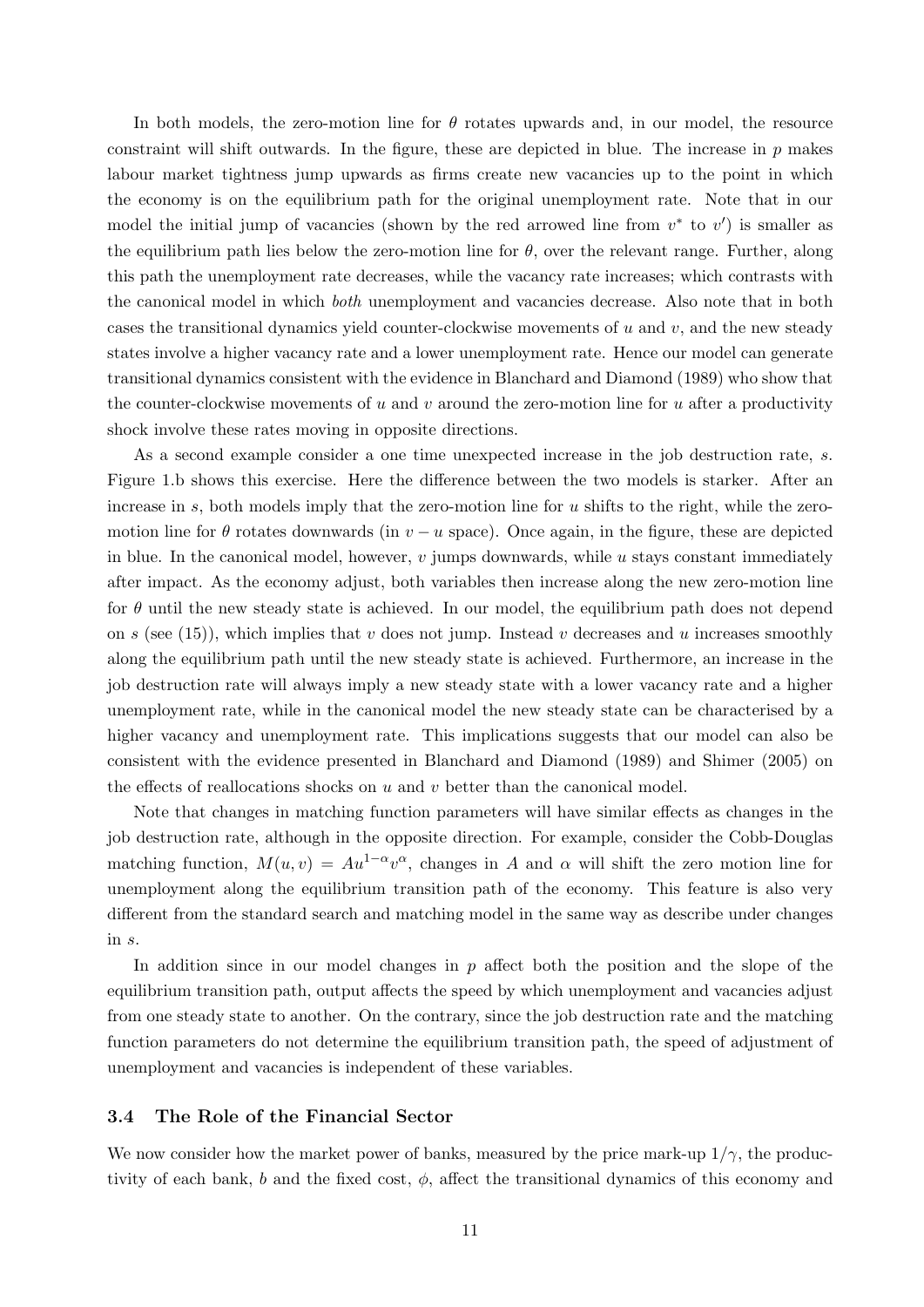the steady state equilibrium. For this purpose, re-write (15) in implicit form as

$$
\Psi(\theta, u) \equiv \theta u - \frac{\gamma}{(1 - \gamma)} \frac{\phi}{k} \left[ \frac{b(1 - \gamma)[(1 - \beta)(p - z) - \tau \beta k \theta][1 - u]}{\phi} \right]^{\frac{1}{\gamma}} = 0. \tag{19}
$$

Note that its slope is given by

$$
\frac{d\theta}{du} = -\frac{n[\theta(1-\gamma)k(1-u) + \phi n^{\frac{1}{\gamma}}]}{k(1-\gamma)(1-u)[nu + n^{\frac{1}{\gamma}}\tau(1-u)b\beta]} < 0.
$$
\n(20)

Note that when  $u = 0$ ,  $\theta = (1 - \beta)(p - z)/\tau \beta k$  and that when  $u = 1$ ,  $\theta = 0$ . Since the intersections of  $\Psi$  with the axis are independent of  $\gamma$ ,  $\phi$  or b, to analyse the impact of these variables on the equilibrium path it is sufficient to analyse their impact on (20).

First consider an increase on the bank's fixed cost,  $\phi$ . Differentiation of (20) implies that the equilibrium path experiences a leftward expansion and becomes flatter for all values of u when  $(1 - \beta)(p - z)u > \tau \beta \theta k$ . Note that this is the same condition required to guaranteed that the transition path is downward sloping in the Beveridge space. Hence this condition becomes easier to satisfy by reducing the value of  $\tau$ , such that when  $\tau = 0$  this condition is always guaranteed. Since the zero-motion line for unemployment is independent of  $\phi$ , in those cases in which the above condition is satisfied, the new steady state unemployment rate increase, while labour market tightness decreases which, by virtue of (17), implies that the interest rate increases. Because the equilibrium path becomes flatter, the speed at which the economy arrives to the new steady state decreases.

Now consider an increase in bank's productivity, b. Once again differentiation of (20) implies that the equilibrium path experiences a rightward expansion and becomes steeper for all values of  $u$ when  $(p-z)(1-\beta)u > \tau \beta \theta k$ . In these cases and given that the zero-motion line for unemployment is independent of b, the new steady state is characterised by a lower level of unemployment, a higher labour market tightness and, by virtue of (17), a lower interest rate. Furthermore, the speed at which the economy arrives to the new steady state increases.

Finally consider an increase in  $\gamma$ , such that the elasticity of substitution between financial products increase. In this case differentiation of (20) shows that there is an ambiguous impact of  $\gamma$ on the slope of the equilibrium path. In app. A.5 we show conditions under which an increase in  $\gamma$ has the same effects as an increase in b, at least for the cases of  $\gamma \to 1$  and  $\gamma \to 0$ . We will turn to these comparative statics in more detail in the next section, where we quantitatively evaluate the model.

### 4 Quantitative analysis

The objective of this section is to analyse whether the transition path implied by our model can replicate the dynamics of the unemployment and vacancy rate in the US economy for the period 2007-2015. To do so, we consider two sub-periods: (i) The Great Recession (November 2007 – August 2009) and (ii) the Recovery (September 2009 – December 2014). Through the lenses of our model, we interpret a sequence of  $(u, v)$  points within a given sub-period as movements along a saddle-path towards a new steady state. This section proceeds by calibrating the model to match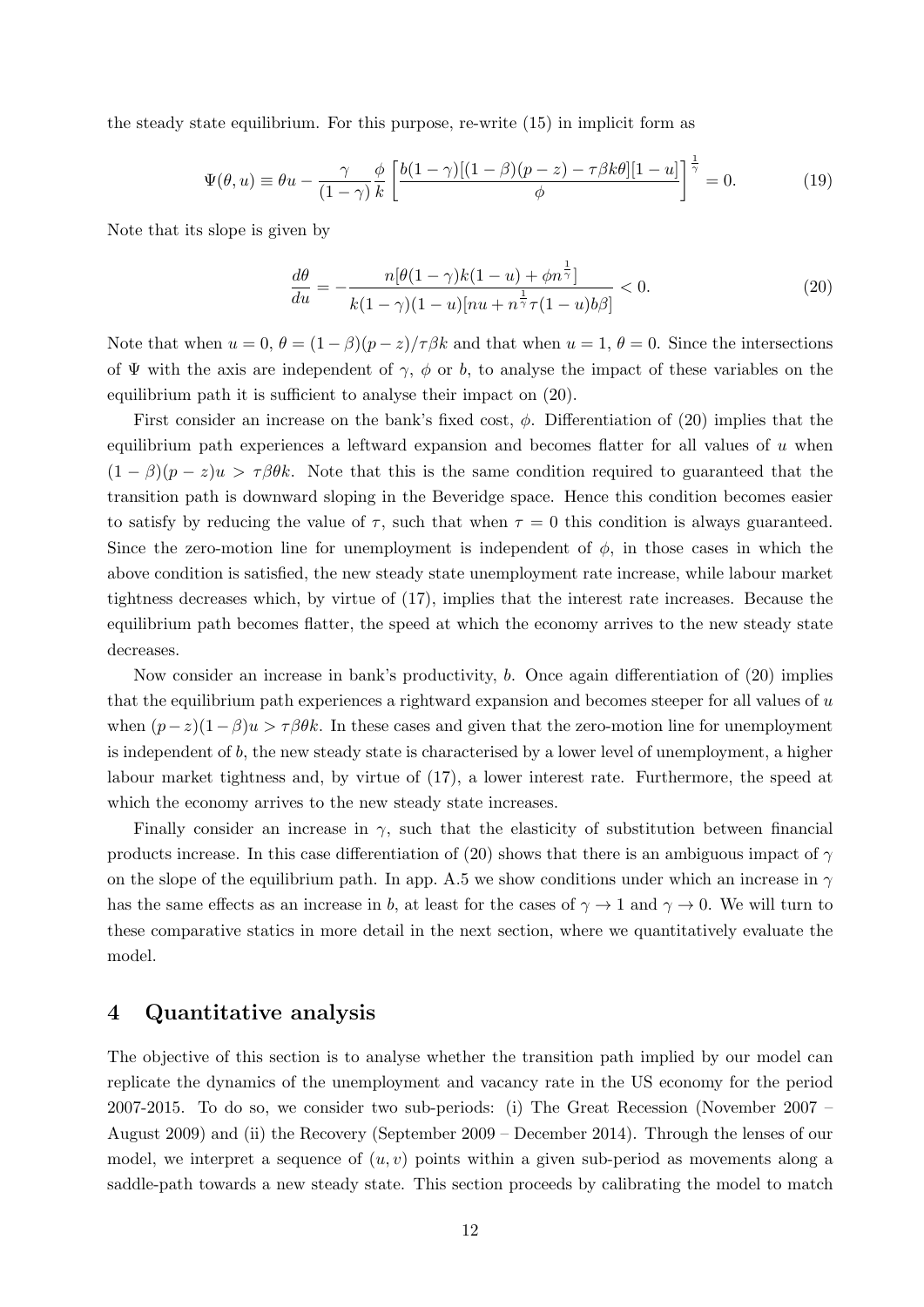the unemployment and vacancy dynamics during the Great Recession. That is, we calibrate the model to match the transition from the beginning of the Great Recession period to the end of the Great Recession. We then explore changes in vacancy costs and changes in the financial sector that can account for the observed unemployment and vacancy dynamics during the recovery period.

#### 4.1 Parametrization

The length of a period in the model is set to one month. We use monthly seasonally adjusted series on the stock of employed and unemployed workers provided by the Bureau of Labor Statistics.<sup>4</sup> Let  $U_t$  and  $E_t$  denote the number of unemployed and employed in month t, and let  $U_{t+1}^s$  correspond to the number of short-term unemployed with unemployment durations of less than 5 weeks in month  $t + 1$ . Following standard practice in the literature, we then construct monthly series of job-finding and job destruction rates (see Figure 4 and Figure 5 in app. A.6) as follows:

$$
U2E_t = 1 - \frac{U_{t+1} - U_{t+1}^s}{U_t} \quad \text{and} \quad E2U_t = \frac{U_{t+1}^s}{E_t}.
$$
 (21)

In addition we use information on the number of vacancies from the Job Openings and Labor Turnover Survey (JOLTS) allowing us to construct a monthly series of vacancy rates (see Figure 6 in app. A.6).

We calibrate the model such that the transition path goes through to the values of  $(u^*,\theta^*,r^*)$ observed at the end of the Great Recession; i.e. August 2009. We use a Cobb-Douglas specification for the matching function,  $M(u, v) = Au^{\alpha}v^{1-\alpha}$ , which implies a job finding rate of  $\lambda(\theta) = A\theta^{1-\alpha}$ and a job filling rate of  $q(\theta) = A\theta^{-\alpha}$ . The parameters A and  $\alpha$  are obtained from regressing the (log) job finding rate on a constant and (log) labour market tightness using data for the pre-crisis period December 2000 – October 2007. Given the job finding rate implied by our estimates of A and  $\alpha$ , we choose  $s = \frac{u^*\lambda(\theta^*)}{1-u^*}$  to match  $u^*$ . Furthermore we set the interest rate  $r^* = 0.0027$  such that it corresponds to the (annual) bank prime loan rate of 3.25% at end of the Great Recession.<sup>5</sup>

After normalising the productivity parameters to unity,  $p = b = 1$ , we are left with  $x =$  ${k, z, \beta, \tau, \phi, \gamma}$  parameters to recover. For this we exploit the variation in the observed values of  $u$  and  $v$  during the Great Recession. In particular, we minimise the relative distance between the observed relationship of  $u - v$  and the one implied by our transition path. That is, we choose

$$
\mathbf{x} = \arg\min \sum_{t} \left( \frac{v_t - \hat{v}_t(\mathbf{x}; u_t)}{v_t} \right)^2 \quad \text{subject to (17) and } v_t^* = \hat{v}_t(\mathbf{x}; u_t^*), \tag{22}
$$

where  $\hat{v}_t(\mathbf{x}; u_t)$  denotes the solution to (15) given the unemployment rate  $u_t$ . The first restriction is given by the zero-motion line for  $\theta$ , while the second restriction requires that the transition path must be satisfied at the steady state. In addition, we impose two further restrictions to pin down x. First, we interpret z to represent unemployment benefits and set the replacement ratio to one half. Second, we follow Silva and Toledo (2007) and Petrosky-Nadeau and Wasmer (2013) and require that the total vacancy cost amount to 3.6% of the wage rate.

<sup>&</sup>lt;sup>4</sup>We use the BLS series LNS13000000, LNS13008396 and LNS12000000.

<sup>&</sup>lt;sup>5</sup>The data on bank prime loan rates are taken from the online data base of the Federal Reserve Bank St. Louis: https://research.stlouisfed.org/fred2.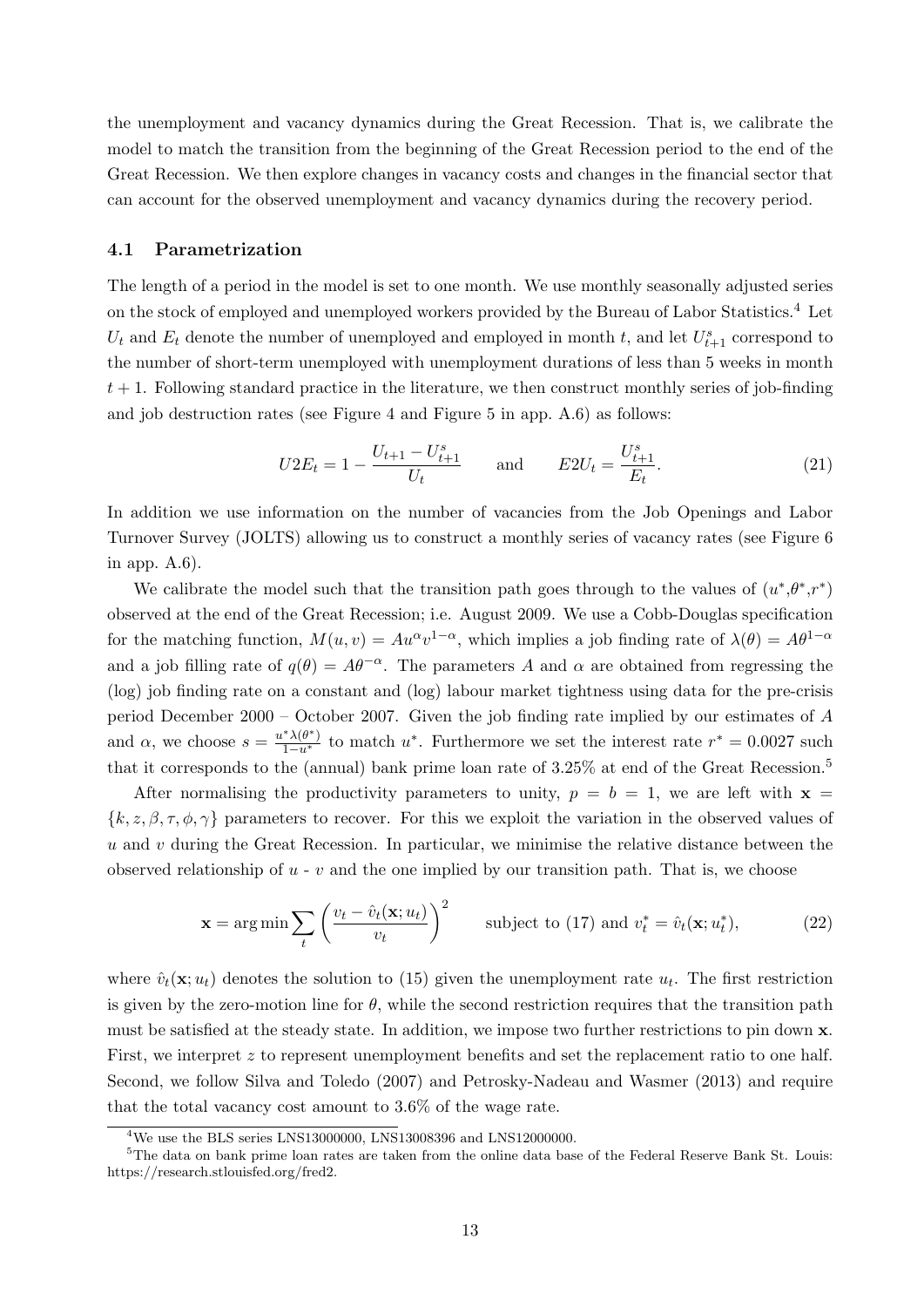| Labour Market Parameters                       |           | <b>Financial Sector Parameters</b>              |       | Steady state $(8/2009)$ |        |
|------------------------------------------------|-----------|-------------------------------------------------|-------|-------------------------|--------|
| Matching efficiency $A$                        | 0.430     | Fixed costs financial sector $\phi$             | 0.028 | $u^*$                   | 0.096  |
| Elasticity of matching function $\alpha$ 0.709 |           | Elasticity of substitution $\frac{1}{1-\gamma}$ | 1.097 | $\theta^*$              | 0.155  |
| Vacancy cost $k$                               | 2.320     | Banks' productivity b                           | 1.000 | $r^*$                   | 0.0027 |
| Worker's bargaining weight $\beta$             | 0.919     |                                                 |       |                         | 0.027  |
| Wage rigidity $\tau$                           | 0.000     |                                                 |       | $\lambda(\theta^*)$     | 0.250  |
| Unemployment benefits $z$                      | 0.479     |                                                 |       |                         |        |
| Labour productivity $p$                        | $1.000\,$ |                                                 |       |                         |        |

Table 1: Calibrated Parameters

Table 1 shows the parameter values obtained from our calibration procedure as well as the steady state targets. Note that the elasticity of the matching function is close to Shimer (2005) and Hall (2005). Also note that to generate a sufficiently downward sloping resource constraint, the calibration procedure yields a  $\tau = 0$ . That is, to replicate the dynamics of unemployment and vacancies as observed during the Great Recession, the model favours the Hall and Milgrom (2008) wage determination protocol. Since the calibration gives workers a high bargaining power, the implied wage equals to 0.96 similar to the one obtained by Hall (2005). Although the value of k seems high, this value is calculated as  $v^*k = 0.036w = 0.0346$  and hence the low vacancy rate observed in August 2009 ( $v^* = 0.015$ ) implies a  $k = 2.32$ .



Figure 2: Unemployment and vacancy dynamics

Figure 2 shows the model implications for the observed unemployment and vacancy dynamics during the Great Recession. The dots depict the unemployment and vacancy rate pairs observed during this period, which moved from low unemployment-high vacancy rates to high unemploymentlow vacancy rates. Immediately before the crisis in October 2007, the US economy experienced an unemployment rate of 4.7% and a labor market tightness of 0.59. We assume that this was the steady state of the economy before the Great Recession with a job destruction rate of 0.018 that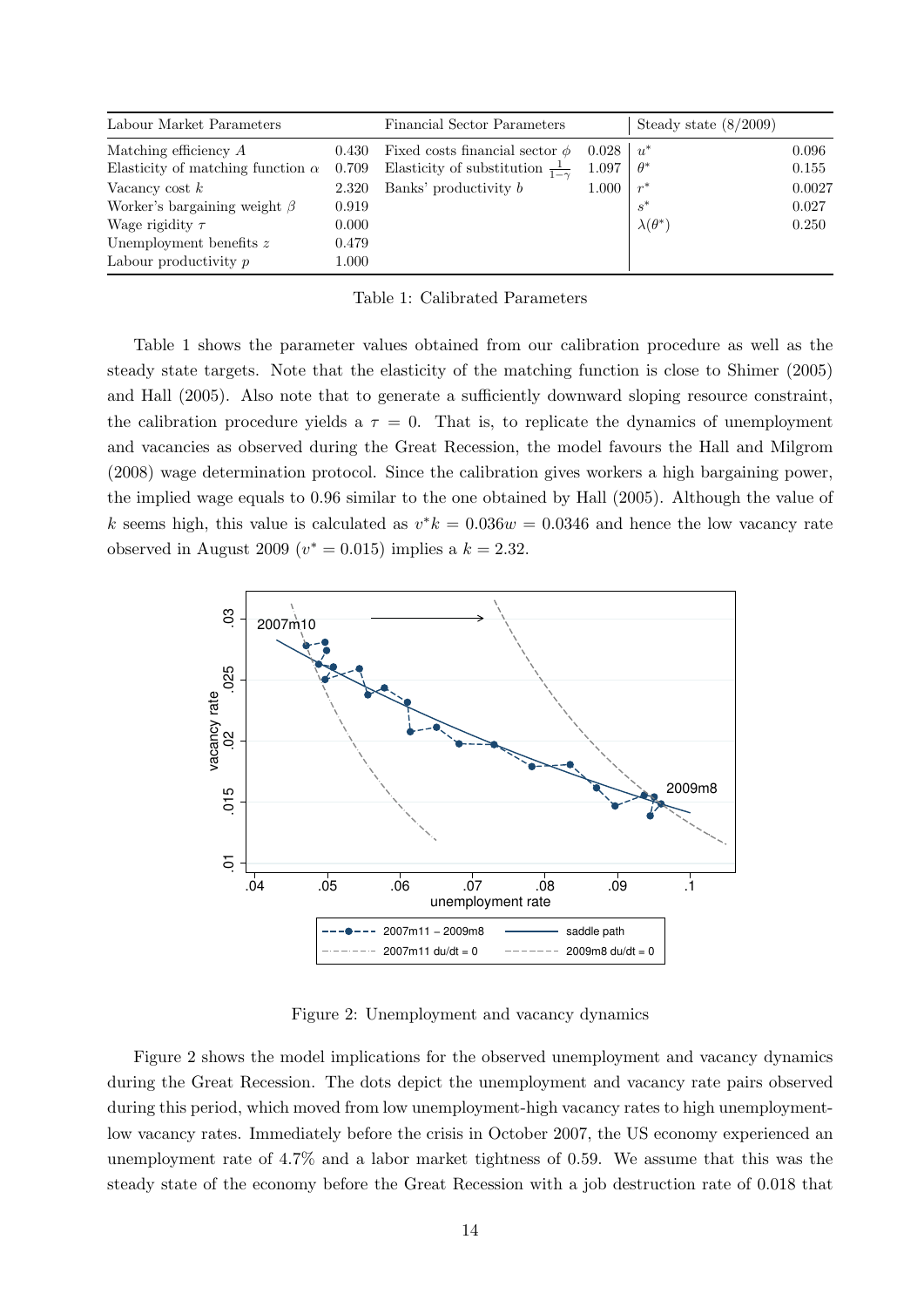is consistent with the observed unemployment rate at that time. As discussed by Elsby and Smith (2010), the Great Recession in the US was characterised by a sharp increase in the job destruction rate. In our model the increase in s shifts the zero motion line of unemployment such that the post-crisis steady state implies a higher unemployment level. As one can observe from Figure 2,  $v$  decreased and  $u$  increased sharply during the Great Recession and our saddle-path tracks these movements closely. Given the unexpected nature of the financial crises (see Caballero and Kurlat, 2009), Figure 2 can then be interpreted as the empirical counterpart to Figure 1.b shown in section 3.3 when discussing the effects of an unexpected shock in s.

#### 4.2 The Recovery

During the period September 2009 – December 2014 the economy underwent a slow recovery, where the unemployment and vacancy rates slowly reverted to their pre-recession levels (see Figure 6 in app. A.6). We now analyse what change in the parameters  $p, k, \gamma, b$  are required to match the observed transition to the new steady state during the recovery.<sup>6</sup> This exercise informs us whether the model requires drastic changes to the parameters governing the financial sector to explain the transitional dynamics of unemployment and vacancies in the aftermath of the Great Recession. This exercise also inform us about the magnitude of the change the model requires in output per worker and vacancy costs to fuel firm entry and converge to the new steady state.



Figure 3: Unemployment and vacancy dynamics

We take this new steady state to be December 2014 (the end period of our window of observation). This steady state is characterised by  $u^{**} = 0.058$ ,  $\theta^{**} = 0.54$  and  $r^{**} = 0.0027$ . We

<sup>&</sup>lt;sup>6</sup>We keep the banks' fixed cost of entry,  $\phi$ , constant for this exercise as a joint minimisation with respect to b and  $\phi$  exhibits many local minima. However, holding  $\phi$  constant is consistent with the evolution of the ratio between banks operational expenses and the employment in the financial sector series we obtained from the OECD Banking Statistics: Financial Statements of Banks. This series show basically no change during the period 2007-2014.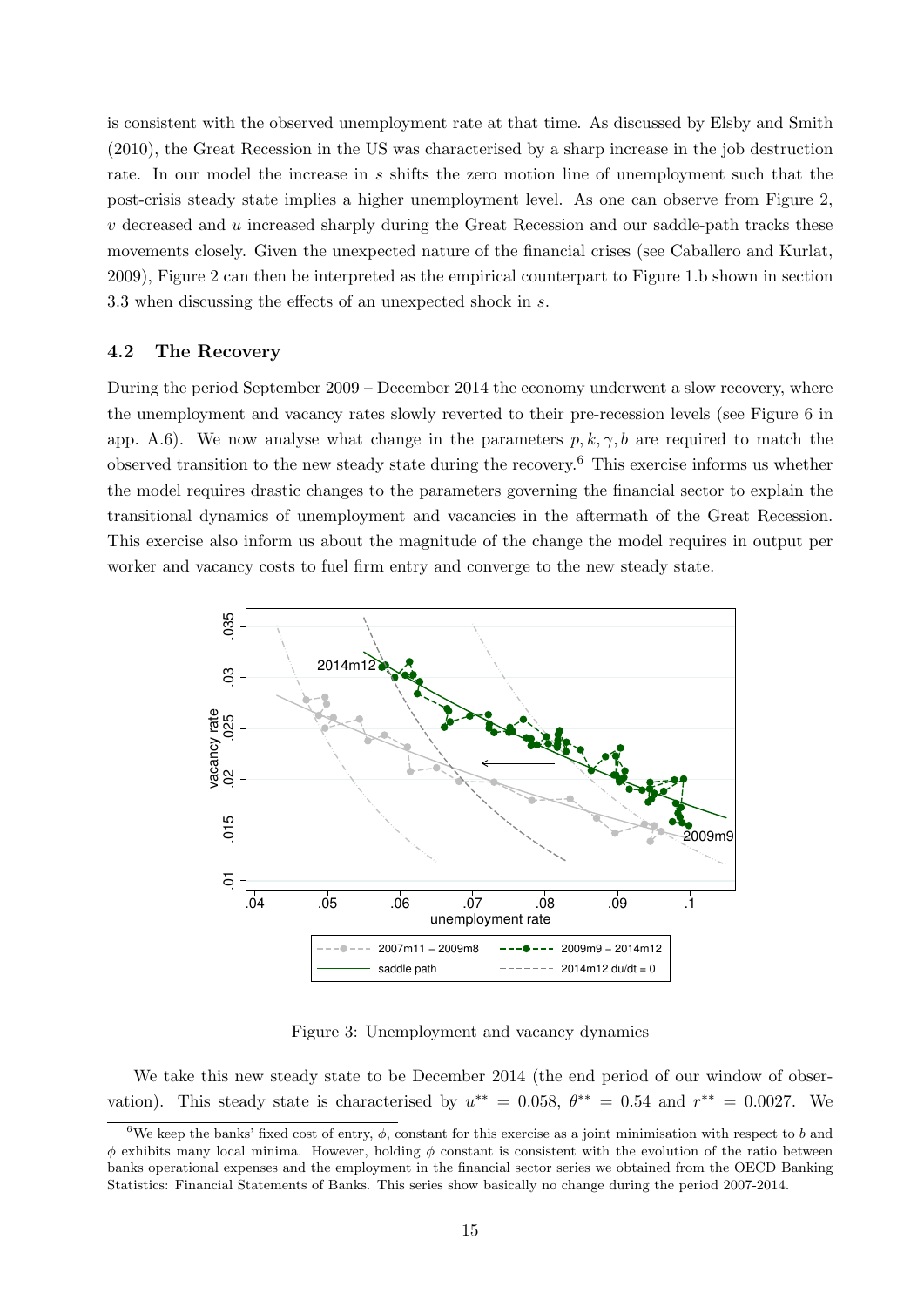require that the transition path to go through the new steady state and calibrate  $\{p, k, \gamma, b\}$  by minimising the squared relative distance to the observed  $(v, u)$  points during the recovery. The minimisation is also subject to (17). All other parameters are held fixed. Since by December 2014 the job destruction rate decreased relative to September 2009 (see Figure 5 in app. A.6), the zero motion line for the unemployment rate shifted to the left.

Figure 3 shows the model implications for the observed unemployment and vacancy dynamics during the Recovery under this exercise. Relative to the Great Recession, the model's transition path shifted to the right with a slight upward rotation. However, note that the transition path during the Recovery period is still relatively flat, implying that the unemployment and vacancy rates converge slowly to the new steady state. The new values for the calibrated parameters are  $p = 0.98$ ,  $k = 1.08$ ,  $b = 0.97$  and  $\gamma = 0.078$ , where the latter implies an elasticity of substitution between financial products of 1.085.

The first implication of this exercise is that, from the lenses of our model, the observed recovery in the labour market during the 2010-2014 period was not due to improvements in the effectiveness of banks to intermediate financial resources, b, or due to an increase in the degree of competition among banks  $\gamma$ . When compared to the values in Table 1, the value of these parameters hardly changed. Indeed, b only dropped by 3 percentage points and the elasticity of substitution dropped by about one percentage point. Compared to the Great Recession period the number of banks in the financial sector decreased from  $n_{GR} = 1.25$  to  $n_R = 1.23$  and the aggregate output of banks remained unchanged  $Y_{GR} = Y_R = 0.034$ . This implications seems to have some support in the data. For example, Figure 7 in the app. A.6 shows that the money multiplier, a measure of related to the productivity of banks, had a large drop during 2008 and then stayed essentially flat through the rest of the period.

The second implication of this exercise is that convergences to the new steady state was propelled by a lower vacancy cost and job destruction rate, which led to an increase in firm entry.<sup>7</sup> However, as opposed to the canonical search and matching model firm entry is not a jump variable. In our model job creation needs to be financed by the profit of existing firms using the banking sector to intermediate the financial resources. Given that the effectiveness of the banking sector to undertake such a task hardly changed during this period, the increase in firm entry developed slowly over time and hence produced a slow recovery in the unemployment and vacancy rates.

## 5 Conclusion

In this paper we have constructed a simple general equilibrium matching model with an imperfect financial market in the form a monopolistically competitive banking sector. The role of the financial sector is to fund job creation through the firms' profits. The critical element of our model is the per period financial resource constraint that determines the transitional dynamics of vacancies and unemployment towards the steady state. The resource constraint adds a new dimension to the canonical search and matching model. It makes it potentially consistent with the fact that vacancies and unemployment adjust in opposite directions. We show that this feature is readily

<sup>&</sup>lt;sup>7</sup>As an alternative calibration we restricted the value of p to stay constant at one and obtained that  $k = 1.13$ .  $\gamma = 0.078$  and  $b = 0.93$ , confirming that changes in p are of second order importance for our results.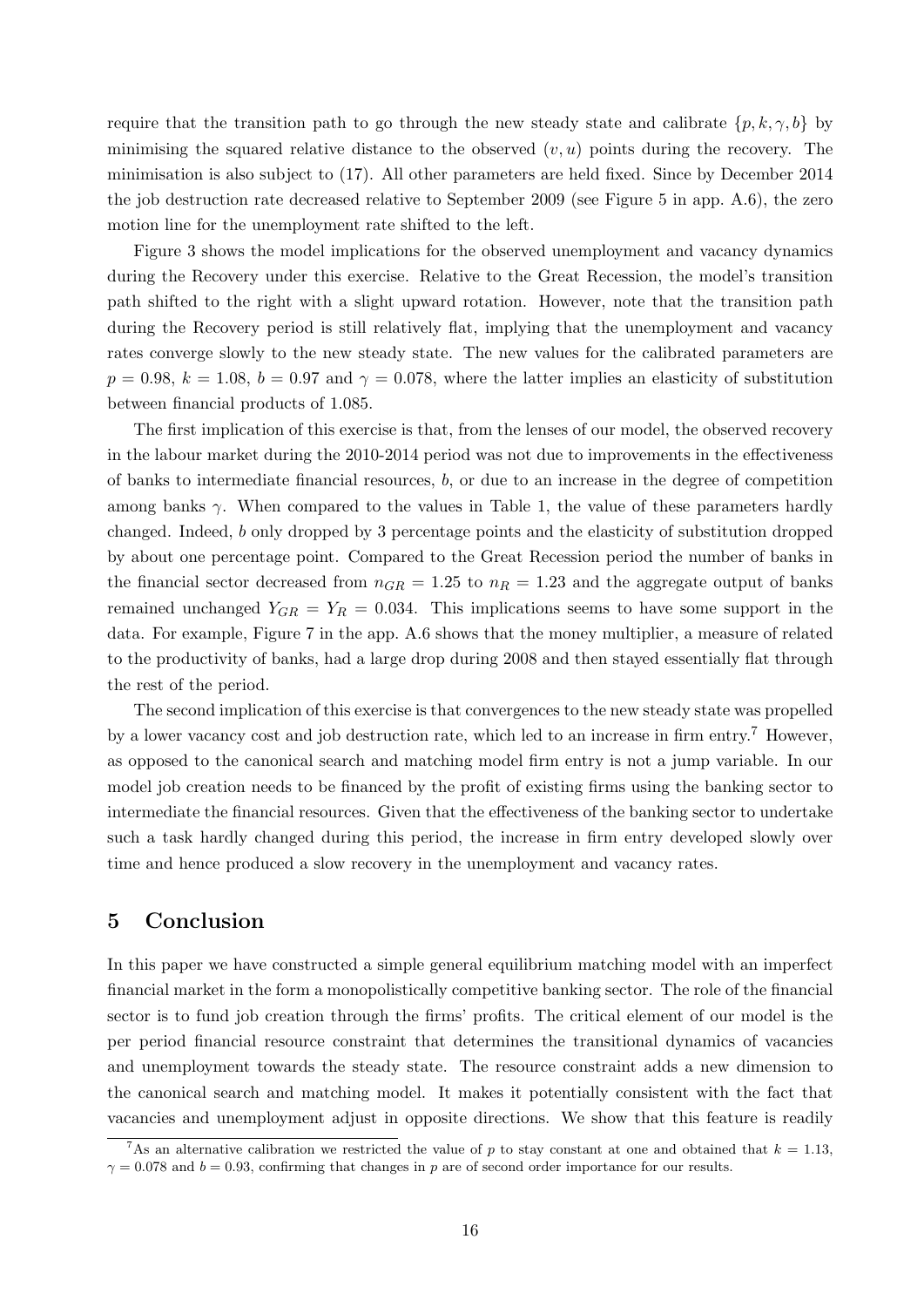obtained when wages are bargaining using the protocol proposed by Hall and Milgrom (2008). To illustrate some of the quantitative implications of our model we calibrated to match the transitional dynamics of the Great Recession and its aftermath. We find that observed slow recovery in the labour market was due to the lack of a significant improvement in the effectiveness of the banking sector in intermediating resources to fund job creation.

The model we developed is very parsimonious as our goal was to understand its main mechanism using analytical solutions, rather than numerical simulations. Clearly this comes at the cost of presenting a perhaps too simplistic model. In particular, an important assumption made here is that firms always required external funding to finance job creation. This assumption might be reasonable among small firms, but it is somewhat more difficult to defend among bigger firms with large internal financial reserves. Indeed it has been argued that some firms where not short of funds but where just reluctant to spend some it to finance investment and hence job creation. Adding this feature is an important extension to the model developed here. However, we leave this extension for future research.

## References

- [1] Benmelech, Efraim, Nittai K. Bergman and Amit Seru. 2012. "Financing Labor", in NBER Working Papers Series No. 17144, National Bureau of Economic Research, Cambridge MA, USA.
- [2] Blanchard, Oliver J. and Peter Diamond. 1989. "The Beveridge Curve", in Brookings Papers on Economic Activity, Vol. 1989, No. 1: 1-76.
- [3] Elsby, Michael W. L., Ryan Michaels and David Ratner. 2014. "The Beveridge Curve: A Survey" in *Journal of Economic Literature*, forthcoming.
- [4] Elsby, Michael W. L., Bart Hobijn and Aysegul Sahin. 2013. "Unemployment Dynamics in the OECD" in Review of Economic and Statistics, Vol. 95(2): 530-548.
- [5] Gertler, Mark and Antonella Trigari. 2009. "Unemployment Fluctuations with Staggered Wage Bargaining", in Journal of Political Economy, Vol. 117(1): 38-86.
- [6] Gomes, Pedro. 2012. "Labour Market Flows: Facts from the United KingdomÓ, in *Labour* Economics, Vol. 19(2): 165-175.
- [7] Hall, Robert E. 2005. "Employment Fluctuations with Equilibrium Sticky Wages", in The American Economic Review, Vol. 95, No.1: 50-65.
- [8] Hall, Robert and Paul Milgrom. 2008. "The Limited Influence of Unemployment on Wage Bargain" in The American Economic Review, Vol. 98, No.4: 1653-1674.
- [9] Krusell, Per, Toshihiko Mukoyama and Aysegul Sahin. 2010. "Labor-Market Matching with Precautionary Savings and Aggregate Fluctuations", in The Review of Economic Studies, 77(4): 1477-1507.
- [10] Pissarides, Christopher A. 2000. Equilibrium Unemployment Theory. MIT Press.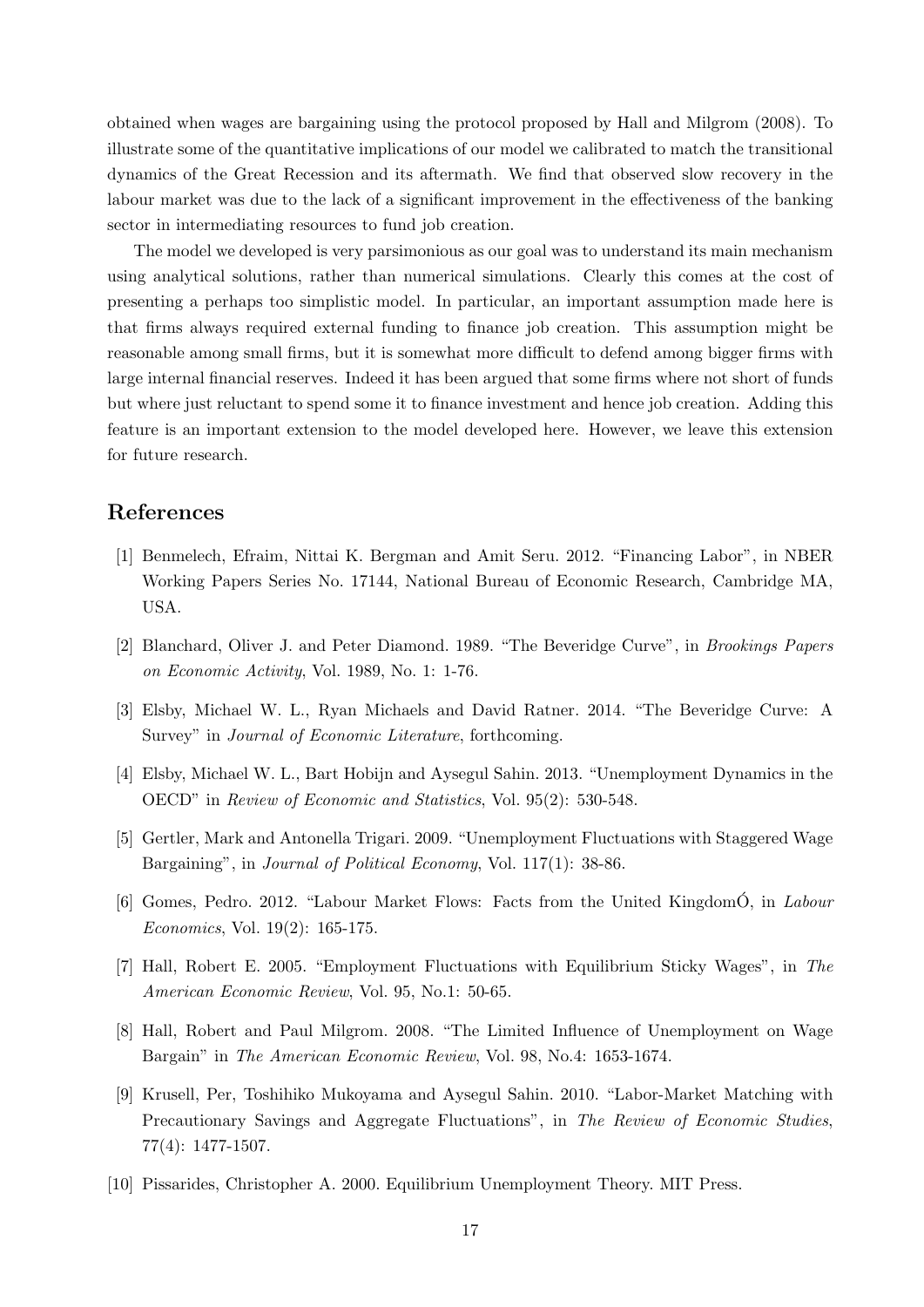- [11] Petrosky-Nadeau, Nicolas and Etienne Wasmer. 2015. "Macroeconomic Dynamics in a Model of Goods, Labor and Credit Market Frictions", Journal of Monetary Economics, 72(C): 97-113.
- [12] Pestrosky-Nadeau, Nicolas. 2014. "Credit, Vacancies and Unemployment Fluctuations", Review of Economic Dynamics, 17(2): 191-205.
- [13] Petrosky-Nadeau, Nicolas and Etienne Wasmer. 2013. "The Cyclical Volatility of Labor Markets under Frictional Financial Markets", American Economic Journal: Macroeconomics, 5(1): 193-221.
- [14] Shimer, Robert. 2005. "The Cyclical Behavior of Equilibrium Unemployment and Vacancies", in The American Economic Review, Vol. 95, No.1: 25-49.
- [15] Shimer, Robert. 2012. "Reassessing the Ins and Outs of Unemployment", in The Review of Economic Dynamics, Vol. 15, No. 2: 127-148.
- [16] Uren, Lawrence. 2012. "Equilibrium Unemployment with Incomplete markets". Mimeo, Department of Economics, University of Melbourne, Australia.
- [17] Wasmer, Etienne and Philippe Weil. 2004. "The Macroeconomics of Labor and Credit Market Imperfections", in The American Economic Review, Vol. 94, No.4: 944-963.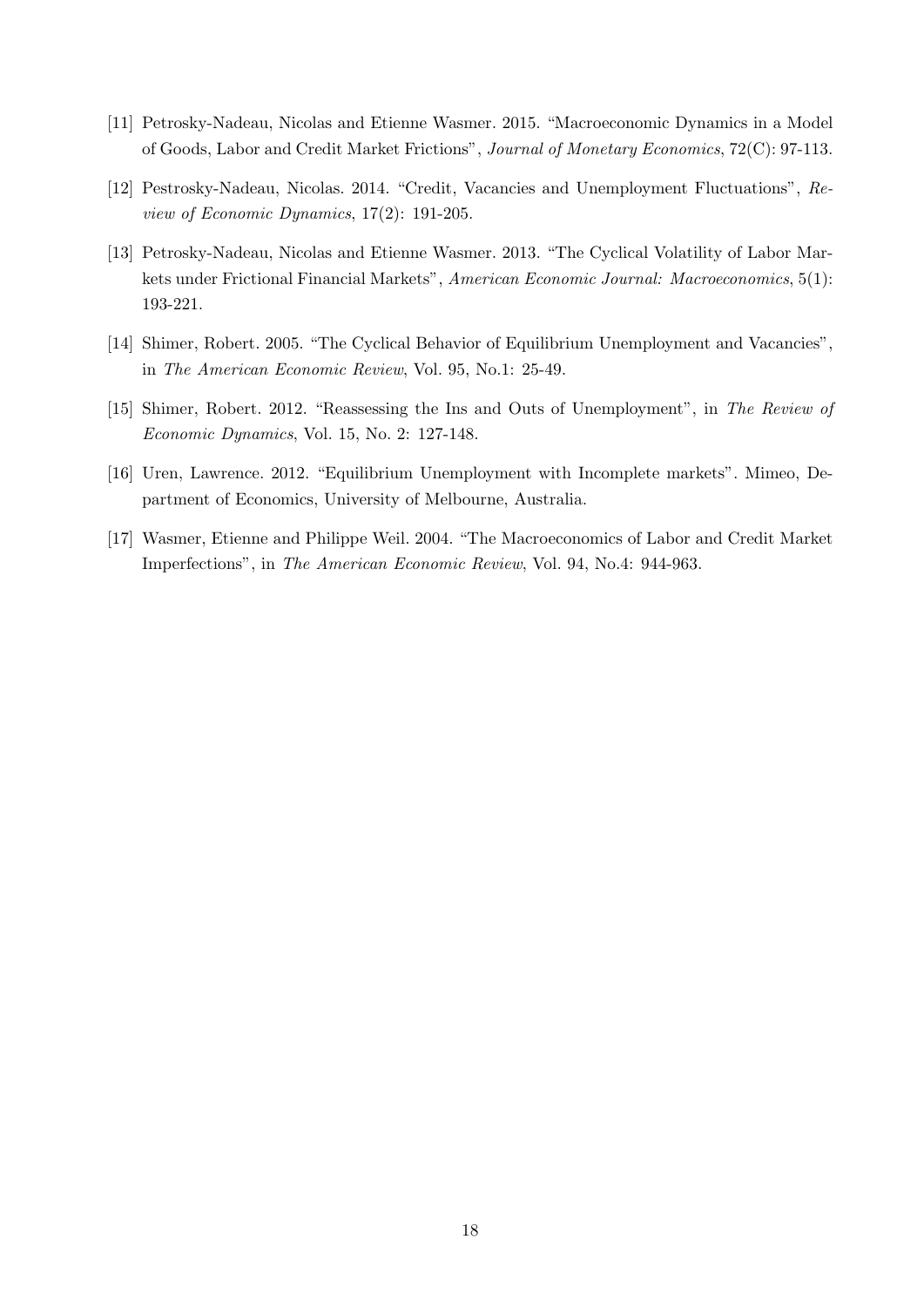## A Appendix

#### A.1 Deriving equation (9)

The equation describing the evolution of J over time results from (5) with  $V = 0$ ,

$$
\dot{J}(t) = [r(t) + s] J(t) - \pi(t).
$$

With profits and the wage being substituted out from the profit equation (3) and wage equation (7), i.e. with

$$
\pi(t) = p - w(t) = p - ((1 - \beta) z + \beta [p + \tau \theta(t) k])
$$
  
= 
$$
(1 - \beta) (p - z) - \beta \tau \theta (t) k
$$
 (23)

we get

$$
\dot{J}(t) = [r(t) + s] J(t) - (1 - \beta) [p - z] + \tau \beta \theta(t) k.
$$
 (24)

Using (6) to compute  $\dot{J}(t) = -\frac{k}{q(\theta(t))^{2}} q'(\theta(t)) \dot{\theta}(t)$  and substitute  $J(t) = \frac{k}{q(\theta(t))}$  into (24), we find (9).

### A.2 The financial sector

In this section we derive in more detail the financial sector. We consider two versions, one assuming that the banking sector is described by a monopolistically competitive industry and the other assuming the banking sector is described by a perfectly competitive industry.

#### A.2.1 Monopolistic Competition

A service provider  $i$  maximizes

$$
\pi_{s}(i,t) = \hat{p}(i,t) x(i,t) - c(x(i,t)).
$$

Given the parameter  $\gamma$ , this implies mark-up pricing of

$$
\hat{p}(i,t) = \frac{c'(x(i,t))}{\gamma}.
$$
\n(25)

We now consider the costs of providing  $x(i, t)$ . Given the technology (11),  $x(i, t) = by (i, t) - \phi$ , the cost to produce output  $x(i, t)$  is given by

$$
c(x(i,t)) = y(i,t)
$$

given that  $y(i, t)$  is input of the final good whose price is normalized to one. The cost function therefore reads with (11)

$$
c(x(i,t)) = \frac{\phi + x(i,t)}{b}.
$$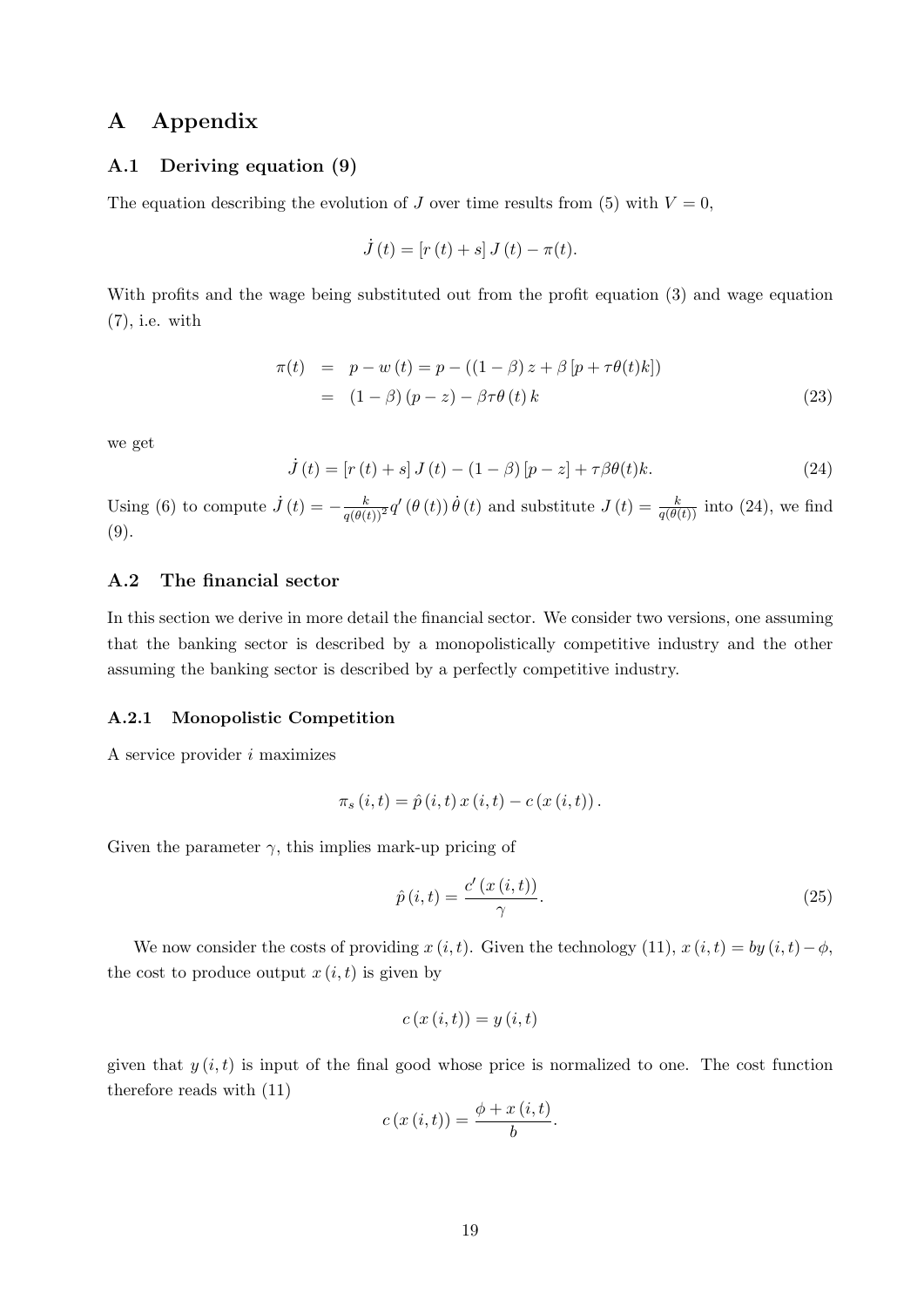Profits can therefore be computed to amount to (suppressing  $i$  and  $t$  for simplicity)

$$
\pi_s = \hat{p}x - \frac{\phi + x}{b} = \hat{p}x - \frac{\hat{p}\gamma}{b^{-1}}\frac{\phi + x}{b},
$$

where the last equality used (26). Hence,

$$
\pi_s = \hat{p}x - \hat{p}\gamma\phi - \hat{p}\gamma x = \hat{p}\left[\left(1 - \gamma\right)x - \gamma\phi\right].
$$

From (25), this implies that the price  $\hat{p}(i, t)$  of one unit of service is given by the usual mark-up pricing rule

$$
\hat{p}(i,t) = \frac{b^{-1}}{\gamma}.
$$
\n(26)

Marginal costs to provide one unit of  $x(i, t)$  are given by the price of the output good (which we normalized to one) divided by the productivity parameter b from (11). The mark-up  $1/\gamma$  is determined by the price-elasticity of demand for services  $x(i, t)$  implied by (10).

As all firms use the same technology, the banking sector is symmetric and input per banking service is given by

$$
y(i,t) = y(t) = \frac{\pi(t) [1 - u(t)]}{n(t)}.
$$
\n(27)

The second equality shows that the input is given by total real profits of active firms divided by the number of banking services. Note that the second equality is the first crucial component of our general equilibrium setup. Resources available at each point in time are given by real profits  $\pi(t)$  per active firm from (3) times the number of active firms, which is given by the number of employed workers  $1-u(t)$ . Equation (11) then implies that output per service provider is given by

$$
x(t) = by(t) - \phi = b \frac{\pi(t) [1 - u(t)]}{n(t)} - \phi.
$$
 (28)

Given symmetry and  $(28)$ , we obtain $(12)$  in the text.

**The number of banks** Monopolistic service providers i choose output  $x(t)$  such that profits are maximized.<sup>8</sup> This yields markup pricing  $(26)$  and implies flow profits per service provider is given by  $\pi_s(t) = \hat{p}(t) [(1 - \gamma) x(t) - \gamma \phi]$ . After substituting output x from (28) in  $\pi_s(t) =$  $\hat{p}(t)$  [ $(1 - \gamma)x(t) - \gamma\phi$ ], we obtain

$$
\pi_s(t) = \hat{p}(t) \left[ (1 - \gamma) \left( b \frac{\pi(t) [1 - u(t)]}{n(t)} - \phi \right) - \gamma \phi \right]
$$

$$
= \hat{p}(t) \left[ (1 - \gamma) b \frac{\pi(t) [1 - u(t)]}{n(t)} - (1 - \gamma) \phi - \gamma \phi \right]
$$

$$
= \hat{p}(t) \left[ (1 - \gamma) b \frac{\pi(t) [1 - u(t)]}{n(t)} - \phi \right].
$$

Given free entry of banks, profits  $\pi_s(t)$  are driven to zero and we get (14).

<sup>&</sup>lt;sup>8</sup>We suppress the provider index i as  $(28)$  has established symmetry.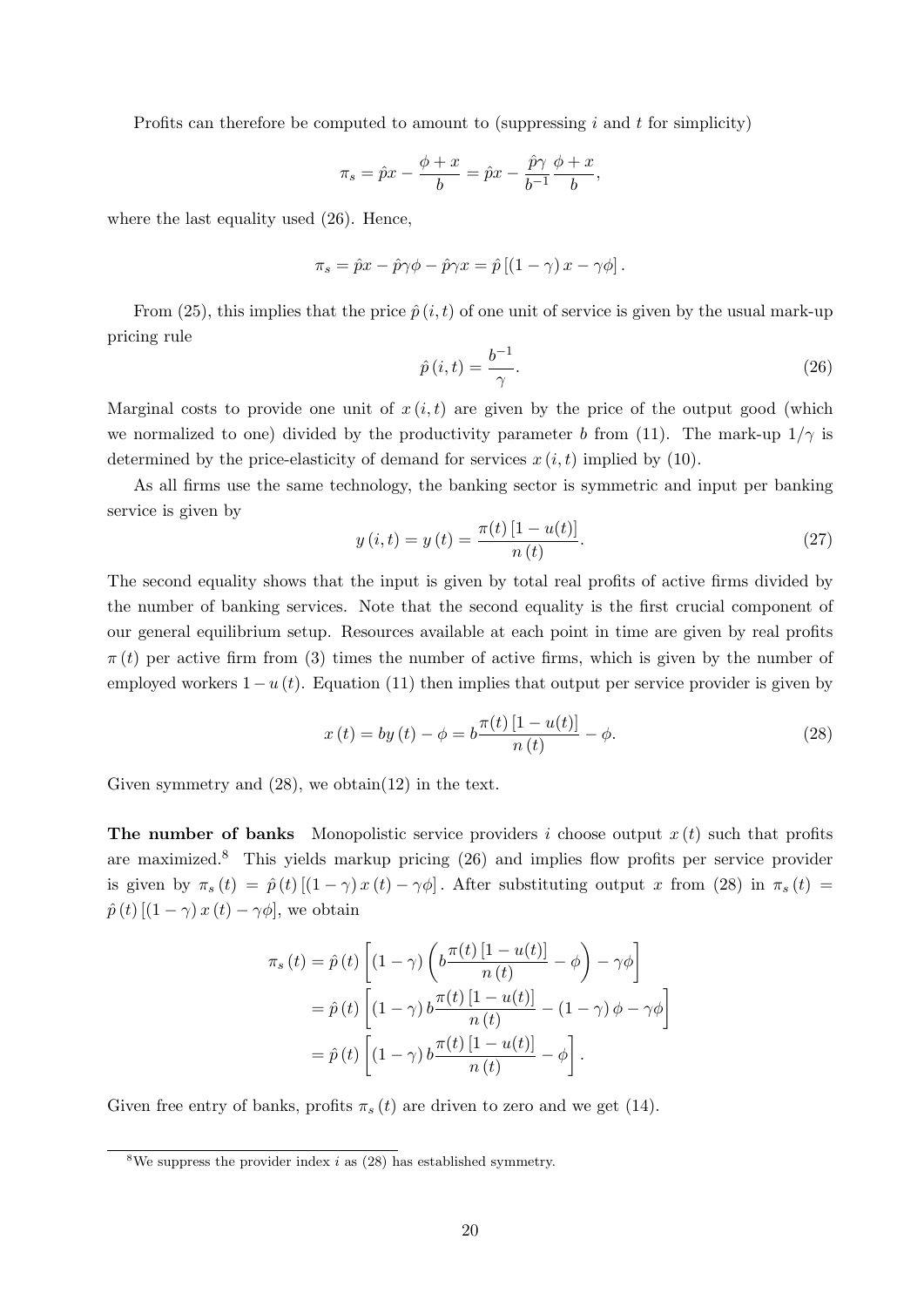Deriving the resource constraint (15) Noting that  $b \frac{\pi(t)[1-u(t)]}{n(t)} = \frac{\phi}{1-t}$  $\frac{\phi}{1-\gamma}$  and  $\frac{\phi}{1-\gamma} - \phi = \frac{\gamma}{1-\gamma}$  $\frac{\gamma}{1-\gamma}\phi,$ the resource constraint (13) can be re-written as

$$
\left[ (1 - \gamma) b \frac{\pi(t) \left[ 1 - u(t) \right]}{\phi} \right]^{1/\gamma} \frac{\gamma}{1 - \gamma} \phi = k\theta(t) u(t).
$$
 (29)

Use (3) and (7) to substitute out for profits and wages yields (23). Plugging this into (29) yields

$$
\left[ (1 - \gamma) b \frac{((1 - \beta) (p - z) - \beta \tau \theta (t) k) [1 - u(t)]}{\phi} \right]^{1/\gamma} \frac{\gamma}{1 - \gamma} \phi = k \theta (t) u(t) \Leftrightarrow
$$
\n
$$
\left[ (1 - \gamma) b \frac{k}{\phi} \left( (1 - \beta) \frac{p - z}{k} - \beta \tau \theta (t) \right) [1 - u(t)] \right]^{1/\gamma} \gamma = (1 - \gamma) \frac{k}{\phi} \theta (t) u(t) \Leftrightarrow
$$
\n
$$
(1 - \gamma) b \frac{k}{\phi} \left( (1 - \beta) \frac{p - z}{k} - \beta \tau \theta (t) \right) [1 - u(t)] \gamma^{\gamma} = \left( (1 - \gamma) \frac{k}{\phi} \right)^{\gamma} \theta^{\gamma} (t) u^{\gamma} (t) \Leftrightarrow
$$
\n
$$
b \left[ (1 - \gamma) \frac{k}{\phi} \right]^{1 - \gamma} \left( (1 - \beta) \frac{p - z}{k} - \beta \tau \theta (t) \right) [1 - u(t)] \gamma^{\gamma} = \theta^{\gamma} (t) u^{\gamma} (t) \Leftrightarrow
$$
\n
$$
b \left[ (1 - \gamma) \frac{k}{\phi} \right]^{1 - \gamma} \frac{1 - u(t)}{u^{\gamma} (t)} \gamma^{\gamma} = \frac{\theta^{\gamma} (t)}{(1 - \beta) \frac{p - z}{k} - \beta \tau \theta (t)}.
$$

The last expression is (15).

The resource constraint A crucial assumption here is that we require that all resources available for financing vacancies must actually be used for financing vacancies. Resources must not be lost or are allowed to enter the model. Making such a market-clearing assumption for the banking sector implies that the aggregate banking services (??) equal the total costs for financing vacancies. The latter are given by the costs k per vacancy times the number of vacancies,  $\theta(t)u(t)$ ,

$$
n^{(1-\gamma)/\gamma}b\pi(t)[1-u(t)] = k\theta(t)u(t).
$$
\n(30)

Economically speaking, market clearing for financial services (30) determines the number of vacancies  $v(t)$ . Technically, as vacancies are already determined in (9) as in the textbook matching model, this additional market fixes the endogenous interest rate  $r(t)$ . This constraint (30) would replace (29) in the text for the competitive banking sector case.

We now analyse the slope of the resource constraint in the Beveridge space. Rewrite (30) as  $n^{(1-\gamma)/\gamma}b\pi(t)$   $[1-u(t)] = kv(t)$  and use (23) to get

$$
G(v, u) \equiv v(t) - \frac{n^{(1-\gamma)/\gamma}b}{k} \left[ (1-\beta)(p-z) - \beta \tau \frac{v}{u} k \right] [1-u] = 0.
$$

Now we compute

$$
\frac{dv}{du} = -\frac{\frac{\partial G(v, u)}{\partial u}}{\frac{\partial G(v, u)}{\partial v}}.\tag{31}
$$

We see that  $\frac{\partial G(v,u)}{\partial v} > 0$ . Hence, we need the sign of  $\frac{\partial G(v,u)}{\partial u}$  which is identical to the sign of the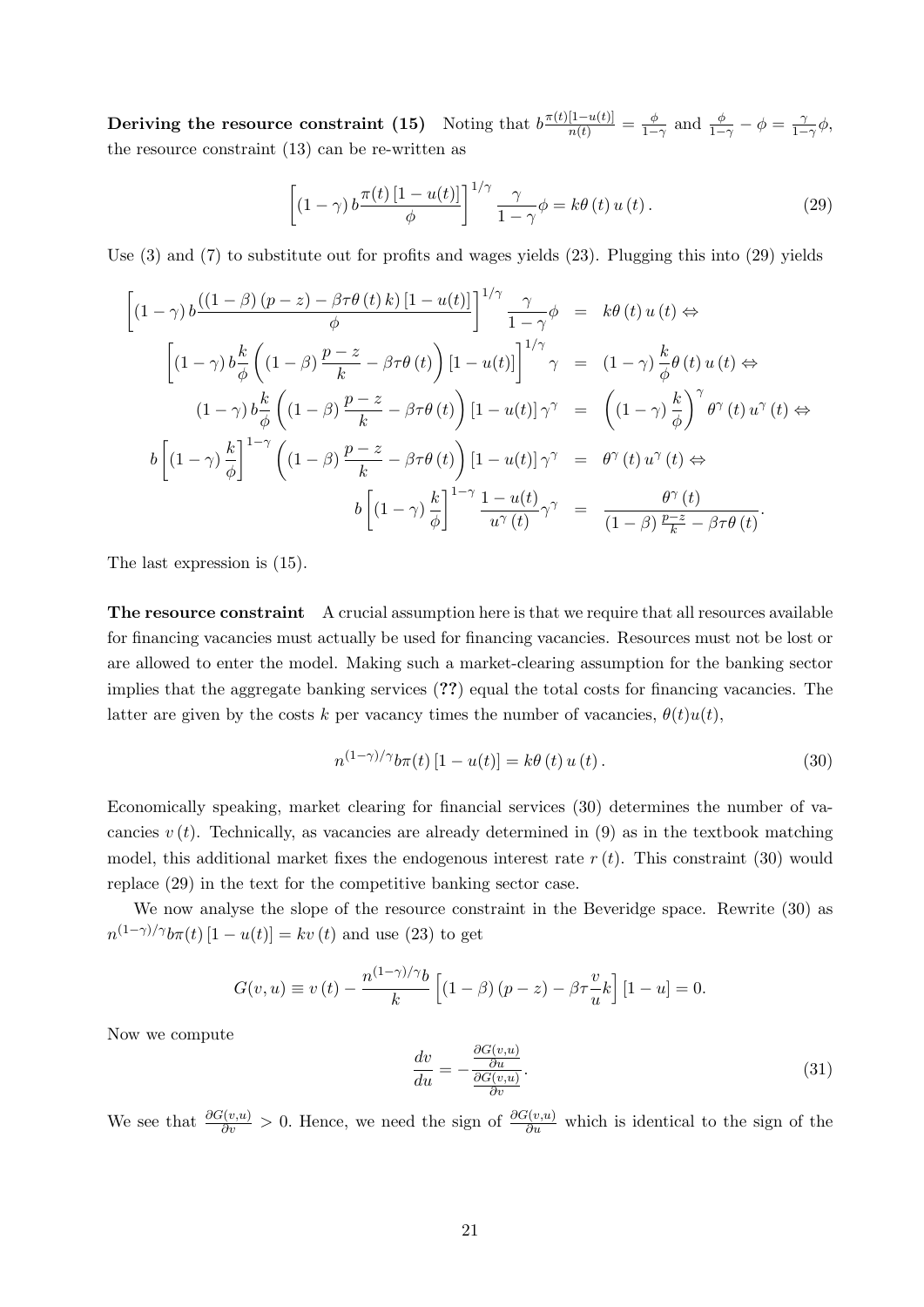derivative of  $H(u) \equiv -[(1 - \beta)(p - z) - \beta \tau \frac{v}{u}k]$  [1 – u] with respect to u. We compute

$$
\frac{\partial H(u)}{\partial u} = -\beta \tau \frac{v}{u^2} k \left[ 1 - u \right] + (1 - \beta) (p - z) - \beta \tau \frac{v}{u} k > 0
$$
  
\n
$$
\Leftrightarrow -\beta \tau v k \left[ 1 - u \right] + (1 - \beta) (p - z) u^2 - \beta \tau v u k > 0 \Leftrightarrow -\beta \tau v k + (1 - \beta) (p - z) u^2 > 0
$$
  
\n
$$
\Leftrightarrow (1 - \beta) (p - z) u^2 > \beta \tau v k.
$$

Hence, the resource constraint is downward-sloping, noting the minus sign in (31), iff

$$
v > \frac{1-\beta}{\beta} \frac{p-z}{\tau k} u^2.
$$

#### A.3 Existence of an interior steady state

We characterise conditions under which a unique interior steady state exists. To do so we analyse how does the equilibrium path (15) behaves with respect to labour market tightness after substituting out for unemployment using (16). Let the left-hand side of (15) by described by

$$
T_1(\theta) = \frac{\theta}{\left[ (1-\beta)(p-z) - \tau \beta k \theta \right]^{1/\gamma}}.
$$
\n(32)

Similarly, substituting out for u using  $(16)$ , the right-hand side of  $(15)$  can be described by

$$
T_2(\theta) = C \frac{(s + \lambda(\theta))}{s} \left[ \frac{\lambda(\theta)}{s + \lambda(\theta)} \right]^{\frac{1}{\gamma}},
$$
\n(33)

where

$$
C = \frac{\gamma}{\left(1-\gamma\right)^{-\frac{1-\gamma}{\gamma}}} \frac{\phi^{-\frac{1-\gamma}{\gamma}}}{k} b^{\frac{1}{\gamma}}
$$
(34)

describes a constant. Note that both  $T_1$  and  $T_2$  take the value of zero when  $\theta = 0$ .

Differentiation of  $T_1$  and  $T_2$  wrt  $\theta$  implies that both functions are increasing in  $\theta$ .

$$
\frac{dT_1}{d\theta} = \frac{1}{\gamma} \left[ \frac{\gamma (1 - \beta)(p - z) + \theta \tau \beta k (1 - \gamma)}{\left[ (1 - \beta)(p - z) - \tau \beta k \theta \right]^{\frac{1 - \gamma}{\gamma}}} \right] > 0,
$$

$$
\frac{dT_2}{d\theta} = \frac{C\lambda'(\theta)}{s} \left( \frac{\lambda(\theta)}{s + \lambda(\theta)} \right)^{\frac{1}{\gamma}} \left[ 1 + \frac{s}{\gamma \lambda(\theta)} \right] > 0.
$$

Further differentiation implies that  $d^2T_1/d\theta^2 > 0$ , while

$$
\frac{d^2T_2}{d\theta^2} = \frac{C}{s} \left( \frac{\lambda(\theta)}{s + \lambda(\theta)} \right)^{\frac{1}{\gamma}} \frac{1}{(\lambda(\theta)\gamma)^2} \left[ \lambda''(\theta)\lambda(\theta)\gamma(\lambda(\theta)\gamma + s) + \frac{\lambda'^2 s^2}{s + \lambda(\theta)} (1 - \gamma) \right].
$$

The sign of  $d^2T_2/d\theta^2$  is then determined by the sign of the term in squared brackets. Note that the first term inside the squared brackets is negative (as the job finding rate is concave in  $\theta$ ), while the second term is positive. Given  $d^2T_2/d\theta^2 < 0$  for all  $\theta$ , continuity of  $T_1$  and  $T_2$  imply that in this case there exists a unique interior steady state equilibrium. If  $d^2T_2/d\theta^2 > 0$  or non-monotone, we could also have multiple interior steady state equilibria or no equilibria at all.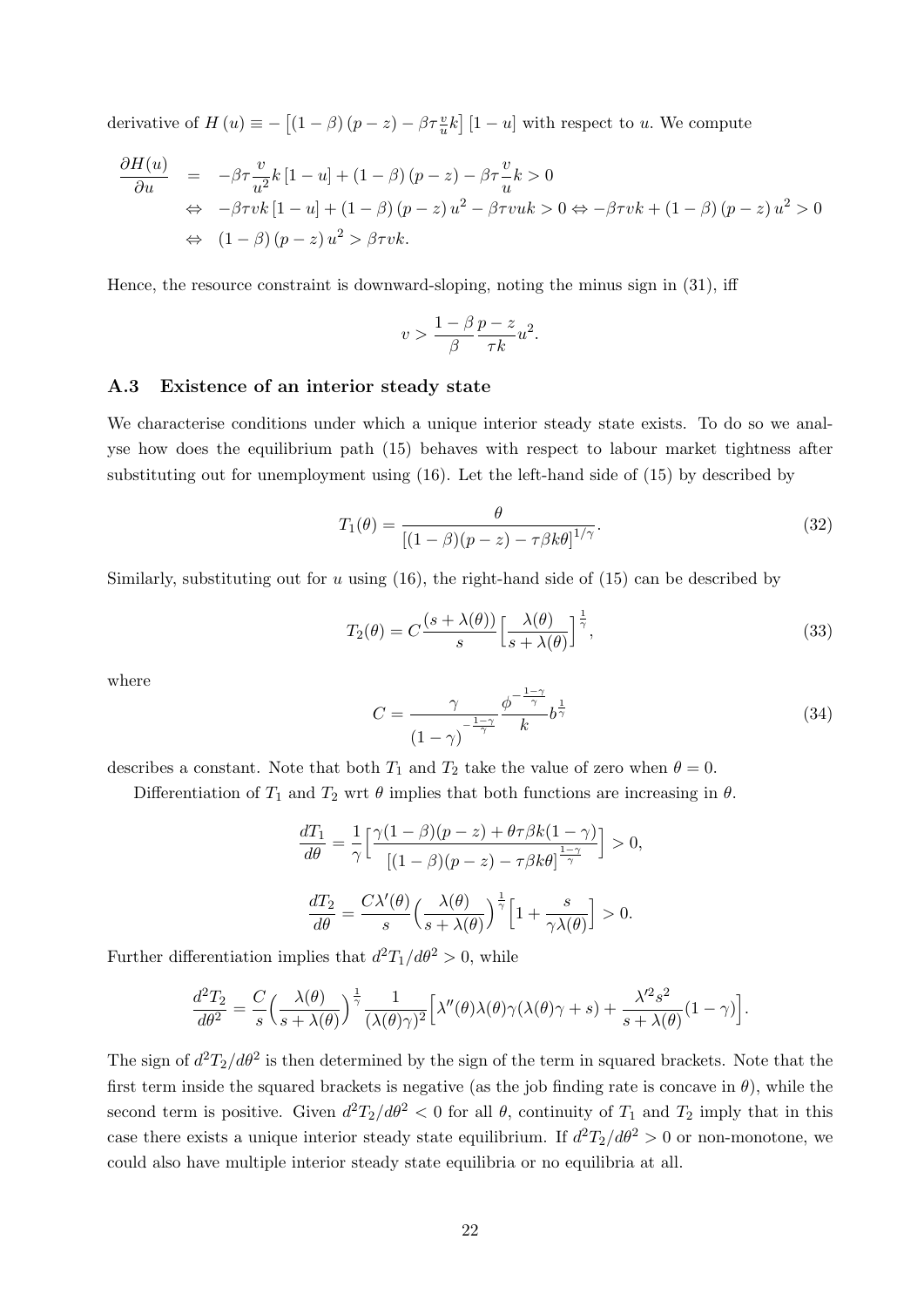Given that in the quantitative section of the paper we focus on a Cobb-Douglas matching function,  $M(u, v) = Au^{1-\alpha}v^{\alpha}$ , it is instructive to analyse the conditions for existence under such a parametrisation. Noting that under this matching function the job finding rate and its derivatives are given by:  $\lambda(\theta) = A\theta^{\alpha}, \lambda'^{-(1-\alpha)}$  and  $\lambda''(\theta) = -\lambda'^{-1}$ , the term in the squared bracket in the above expression for  $d^2T_2/d\theta^2$  is given by

$$
-\frac{A^2\theta^{-2(1-\alpha)}\alpha}{s+A\theta^\alpha}\Big[s^2(\gamma-\alpha)+(1-\alpha)\gamma A\theta^\alpha[s(1+\gamma)+A\theta^\alpha\gamma]\Big].
$$

Inspection shows that  $\gamma \geq \alpha$  provides a sufficient (but not necessary) condition for  $d^2T_2/d\theta^2 < 0$ and hence for existence of a unique interior steady state equilibrium.

#### A.4 The slope of the resource constraint

#### A.4.1 Preliminaries

Re-writing equation (15) in  $v - u$  space using an implicit formulation yields

$$
G(v, u) \equiv v - \frac{\gamma \phi}{(1 - \gamma)k} \left[ \frac{(1 - \gamma)b[(1 - \beta)(p - z) - \tau \beta k \frac{v}{u}][1 - u]}{\phi} \right]^{\frac{1}{\gamma}} = 0.
$$
 (35)

It follows from (35) that when all workers are unemployed,  $u = 1$ , there are no vacancies  $v = 0$ . In this case no firm is producing and hence firms profits are zero implying that there are no available funds to pay for vacancies.

Now consider the slope of  $G(v, u)$ . Note that the resource constraint shows that aggregate firms' profits and the number of vacancies must move in the same direction along the equilibrium path. Aggregate firms' profits, however, depend positively on (i) the number of jobs filled and negatively on (ii) the wage paid to workers; and both are inversely related to the unemployment rate. The slope of  $G(v, u)$  then depends on how responsive are wages to changes in the unemployment rate. Employing the implicit function theorem, we obtain (see app. A.4.2)

$$
\frac{dv}{du} = \frac{\partial n}{\partial u} \left[ \left[ \frac{\gamma \phi n^{\frac{1}{\gamma}}}{(1-\gamma)k} \left( \frac{1}{\gamma n} \right) \right]^{-1} + \frac{(1-\gamma)b\tau \beta k(1-u)}{u\phi} \right]^{-1},
$$

where the slope of the equilibrium path in Beveridge space is determined by

$$
sign\left[\frac{\partial n}{\partial u}\right] = sign\left[\frac{\partial \pi}{\partial u}(1-u) - \pi\right],\tag{36}
$$

which in turn depends on how the unemployment rate affects firms flow profits via wages.

#### A.4.2 Total differentiation of  $G(v, u)$

Total differentiation of  $G(v, u)$  implies  $\frac{dv}{du} = -\frac{\frac{\partial G(v, u)}{\partial u}}{\frac{\partial G(v, u)}{\partial v}}$ . Originally, equation (35) reads

$$
G(v, u) \equiv v - \frac{\gamma \phi}{(1 - \gamma)k} \left[ \frac{(1 - \gamma)b[(1 - \beta)(p - z) - \tau \beta k \frac{v}{u}][1 - u]}{\phi} \right]^{\frac{1}{\gamma}}.
$$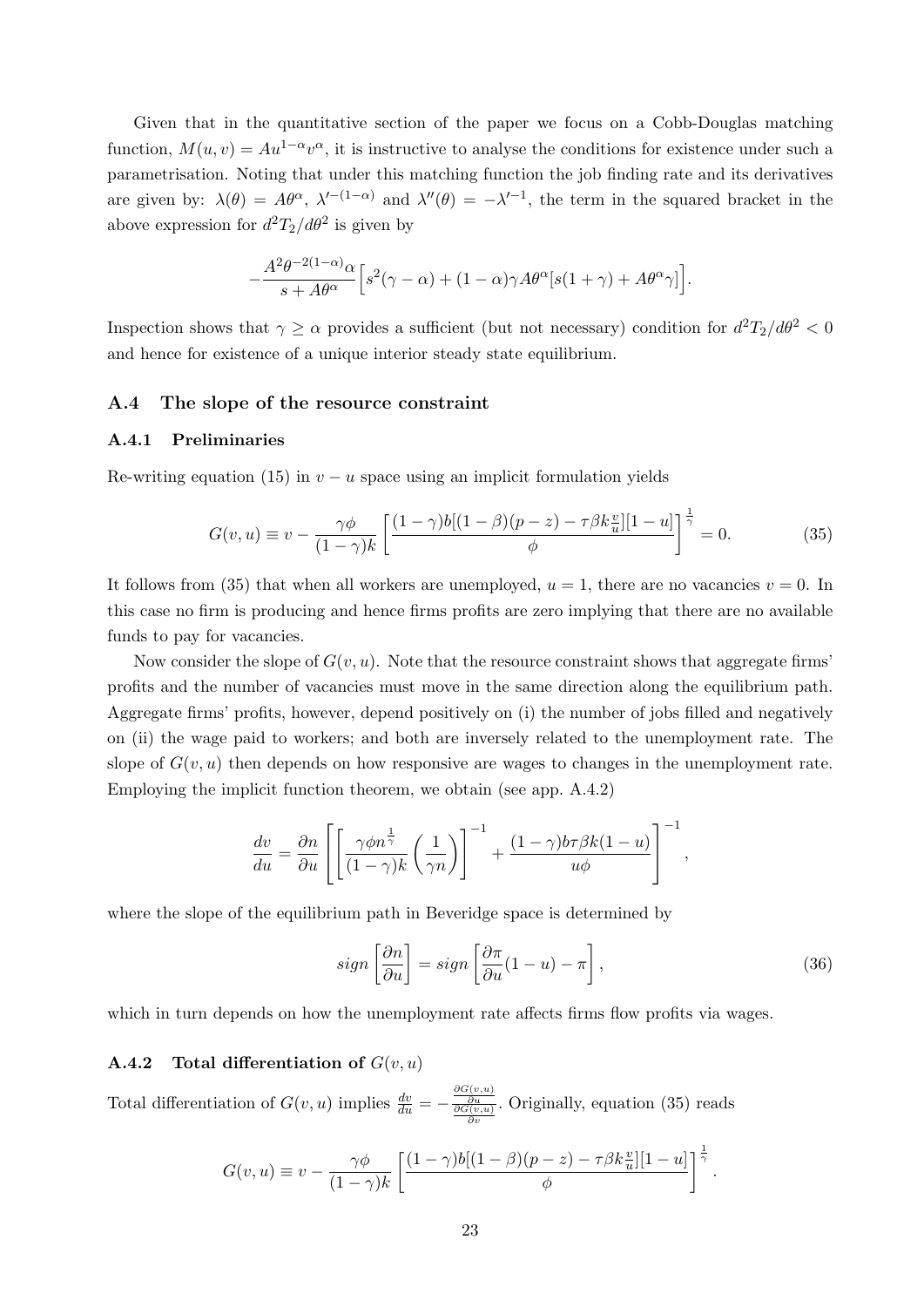As from (14) and (23),

$$
n = \frac{(1 - \gamma)b[(1 - \beta)(p - z) - \tau\beta k \frac{v}{u}][1 - u]}{\phi},
$$
\n(37)

we can express it more compactly as

$$
G(v, u) = v - \frac{\gamma \phi}{(1 - \gamma) k} n^{\frac{1}{\gamma}} = 0.
$$

It follows that

$$
\frac{\partial G(v, u)}{\partial u} = -\left[\frac{\gamma \phi}{(1 - \gamma) k} \frac{n^{\frac{1}{\gamma}}}{\gamma n} \frac{\partial n}{\partial u}\right] = -\frac{\partial n}{\partial u} \left[\frac{\gamma \phi n^{\frac{1}{\gamma}}}{(1 - \gamma) k} \frac{1}{\gamma n}\right]
$$

$$
\frac{\partial G(v, u)}{\partial v} = 1 - \frac{\partial n}{\partial v} \left[\frac{\gamma \phi n^{\frac{1}{\gamma}}}{(1 - \gamma) k} \frac{1}{\gamma n}\right].
$$

Thus

$$
\frac{dv}{du} = -\frac{-\frac{\partial n}{\partial u} \left[ \frac{\gamma \phi n^{\frac{1}{\gamma}}}{(1-\gamma)k} \frac{1}{\gamma n} \right]}{1 - \frac{\partial n}{\partial v} \left[ \frac{\gamma \phi n^{\frac{1}{\gamma}}}{(1-\gamma)k} \frac{1}{\gamma n} \right]} = \frac{\frac{\partial n}{\partial u}}{\left[ \frac{\gamma \phi n^{\frac{1}{\gamma}}}{(1-\gamma)k} \frac{1}{\gamma n} \right]^{-1} - \frac{\partial n}{\partial v}} = \frac{\partial n}{\partial u} \left[ \left[ \frac{\gamma \phi n^{\frac{1}{\gamma}}}{(1-\gamma)k} \left[ \frac{1}{\gamma n} \right] \right]^{-1} - \frac{\partial n}{\partial v} \right]^{-1}.
$$

Note that from (37)

$$
\frac{\partial n}{\partial v} = -\frac{(1-\gamma) b \tau \beta k (1-u)}{\phi u},
$$

so that

$$
\frac{dv}{du} = \frac{\partial n}{\partial u} \left[ \left[ \frac{\gamma \phi n^{\frac{1}{\gamma}}}{(1-\gamma) k} \left[ \frac{1}{\gamma n} \right] \right]^{-1} + \frac{(1-\gamma) b \tau \beta k (1-u)}{\phi u} \right].
$$

## **A.4.3** The slope of  $G(v, u)$

The resource constraint is falling by (36) iff

$$
\frac{dv}{du} < 0 \Leftrightarrow sign\left[\frac{\partial \pi}{\partial u}(1-u) - \pi\right] < 0.
$$

As  $\partial \pi / \partial u = \beta \tau v k / u^2 > 0$  from (23), this holds iff, using (23),

$$
\frac{\beta \tau vk}{u^2} (1 - u) - \pi < 0 \Leftrightarrow \frac{\beta \tau vk}{u^2} (1 - u) < \pi \Leftrightarrow \frac{\beta \tau vk}{u^2} (1 - u) < (1 - \beta) (p - z) - \beta \tau \theta k
$$
\n
$$
\Leftrightarrow \beta \tau \frac{v}{u} \frac{1 - u}{u} < (1 - \beta) \frac{p - z}{k} - \beta \tau \frac{v}{u} \Leftrightarrow \frac{\beta \tau v}{u^2} < (1 - \beta) \frac{p - z}{k}
$$
\n
$$
\Leftrightarrow v < \frac{1 - \beta}{\beta \tau} \frac{p - z}{k} u^2.
$$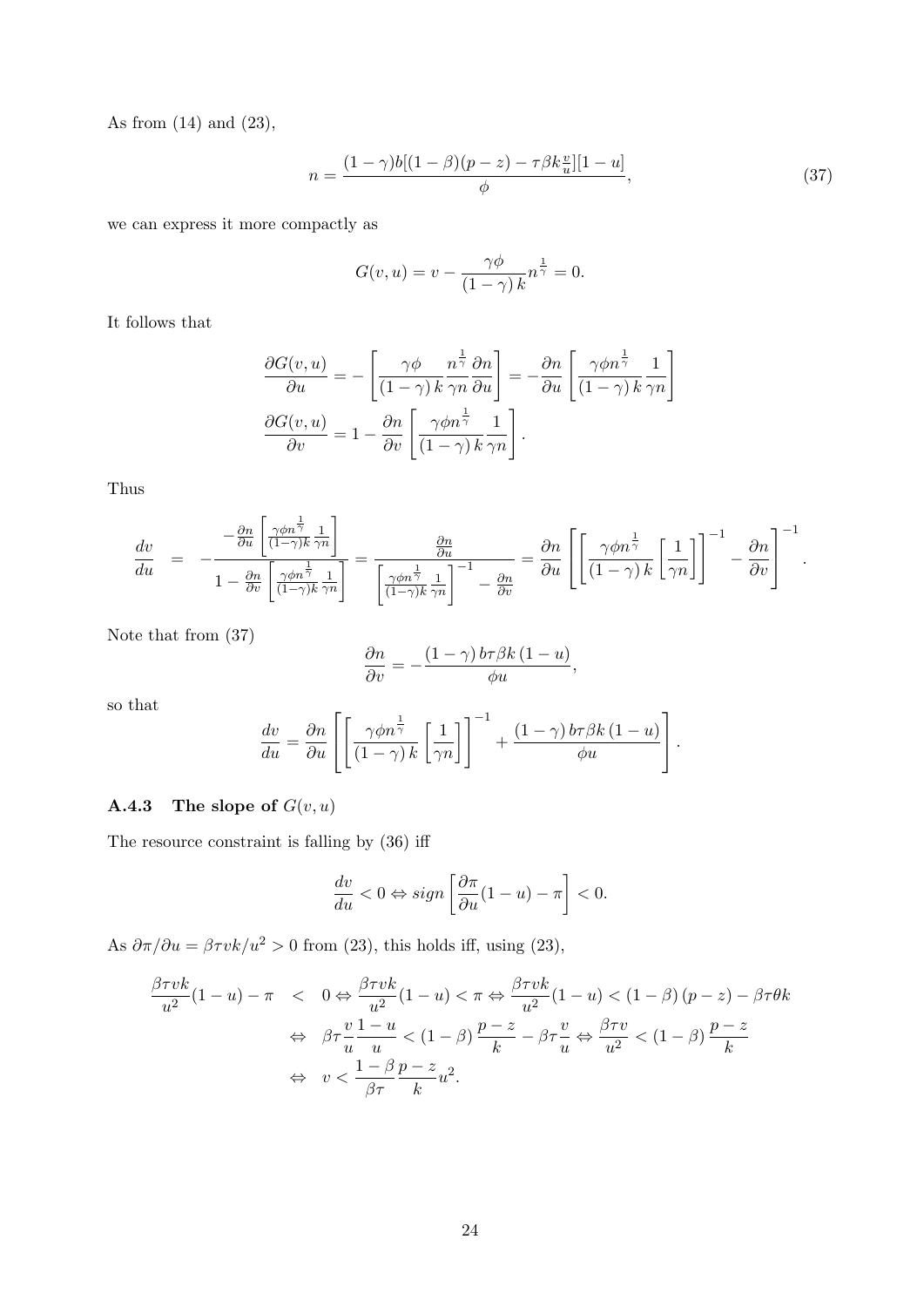#### A.5 Comparative statics for the slope of  $\Psi$

We want to analyse how changes in  $\phi$  and b affect  $d\theta/du$ , the slope of  $\Psi$ , as described in (20). To do this let

$$
\Psi_1 = -n[\theta(1-\gamma)k(1-u) + \phi n^{\frac{1}{\gamma}}],
$$
  

$$
\Psi_2 = k(1-\gamma)(1-u)[nu + n^{\frac{1}{\gamma}}(1-u)\tau b\beta].
$$

#### Changes in  $\phi$

Noting that  $dn/d\phi = -n/\phi$ , we have that

$$
\frac{\partial \Psi_1}{\partial \phi} = \frac{n}{\phi \gamma} \left[ \theta (1 - \gamma) k (1 - u) \gamma + \phi n^{\frac{1}{\gamma}} \right],
$$

$$
\frac{\partial \Psi_2}{\partial \phi} = -\frac{k (1 - \gamma) (1 - u)}{\phi \gamma} \left[ n u \gamma + n^{\frac{1}{\gamma}} (1 - u) \tau b \beta \right].
$$

Since the

$$
\frac{\partial [d\theta/du]}{\partial \phi} = \frac{1}{\Psi_2^2} \left[ \frac{\partial \Psi_1}{\partial \phi} \Psi_2 - \frac{\partial \Psi_2}{\partial \phi} \Psi_1 \right],
$$

the sign of the change is determined by the expression in the squared bracket. Substituting the corresponding expressions and some algebra establishes that

$$
\frac{\partial [d\theta/du]}{\partial \phi} = \frac{1}{\Psi_2^2} \frac{nk(1-\gamma)^2(1-u)n^{\frac{1}{\gamma}}}{\phi \gamma} \left[nu\phi - \theta(1-\gamma)k(1-u)^2\tau b\beta\right].
$$

Noting that  $n = (1 - \gamma) b \frac{[(1-\beta)(p-z) - \beta \theta k][1-u]}{\phi}$  $\frac{\partial f(x)}{\partial \phi} = \frac{\partial f(x)}{\partial x}$ , the above expression can be simplified to

$$
\frac{\partial [d\theta/du]}{\partial \phi} = \frac{1}{\Psi_2^2} \frac{nbk(1-\gamma)^3(1-u)^2n^{\frac{1}{\gamma}}}{\phi \gamma} \left[ (1-\beta)(p-z)u - \tau \beta \theta k \right].
$$

The slope of  $\Psi$  increases with  $\phi$  when  $(1 - \beta)(p - z)u > \tau \beta \theta k$ . Since  $\Psi$  is downward sloping, an increase in its slope implies it becomes flatter, which in turn imply that  $\Psi$  shifts to the left towards the origin.

#### Changes in b

In this case we have that  $dn/db = n/b$  and

$$
\frac{\partial \Psi_1}{\partial b} = -\frac{n}{b\gamma} \left[ \theta (1 - \gamma) k (1 - u) \gamma + \phi n^{\frac{1}{\gamma}} (1 + \gamma) \right],
$$

$$
\frac{\partial \Psi_2}{\partial b} = \frac{k(1 - \gamma)(1 - u)}{b\gamma} \left[ n u \gamma + n^{\frac{1}{\gamma}} (1 - u) \tau b \beta (1 + \gamma) \right].
$$

$$
\partial [d\theta / du] = 1 \left[ \partial \Psi_1 \right]_{\mathbf{r}} \partial \Psi_2 \right]_{\mathbf{r}}.
$$

Since the

$$
\frac{\partial[\mathrm{d}\theta/\mathrm{d}u]}{\partial b} = \frac{1}{\Psi_2^2} \left[ \frac{\partial \Psi_1}{\partial b} \Psi_2 - \frac{\partial \Psi_2}{\partial b} \Psi_1 \right],
$$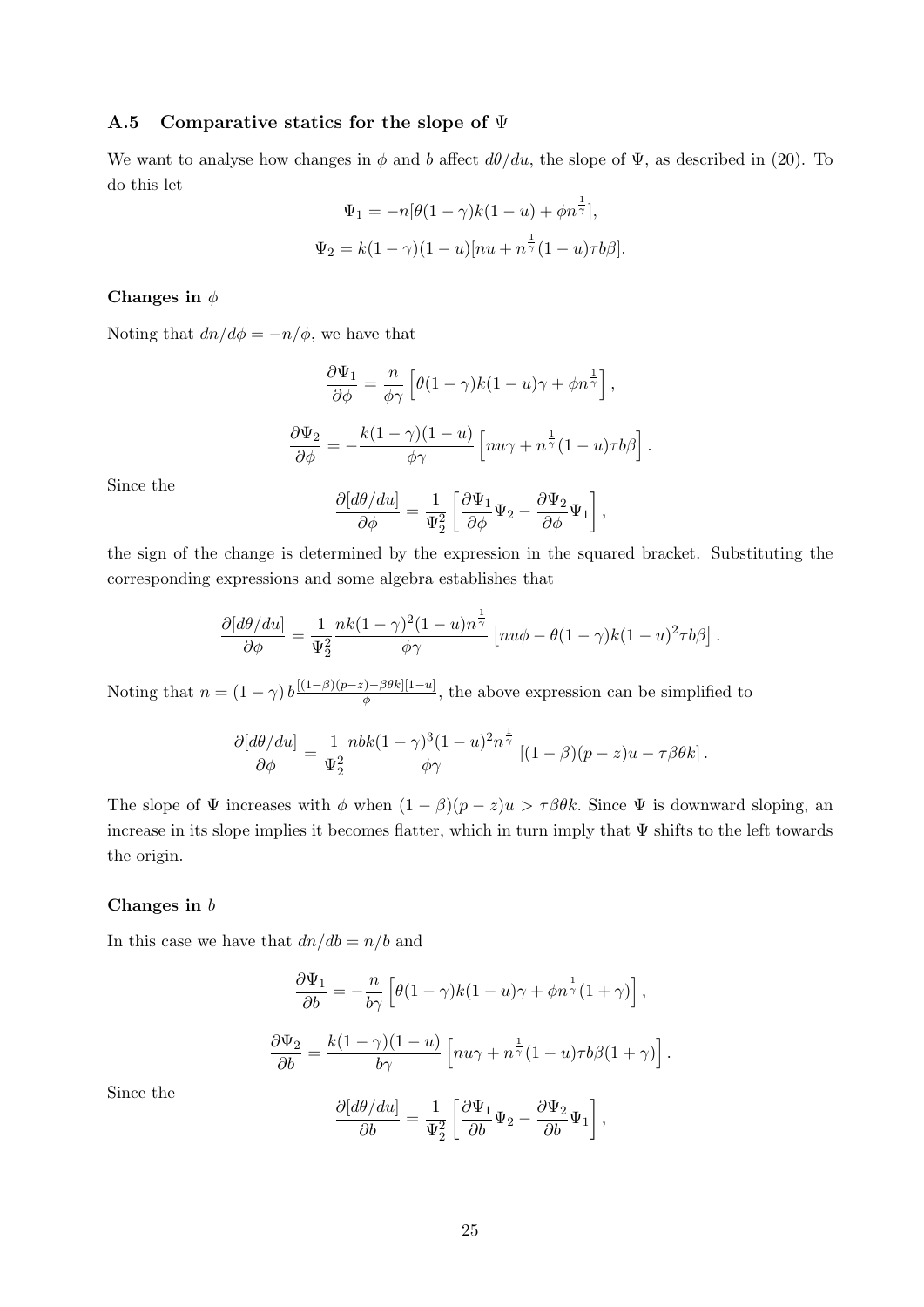the sign of the derivative is determined by the expression in the squared bracket. Substituting the corresponding expressions and some algebra establishes that

$$
\frac{\partial [d\theta/du]}{\partial b} = -\frac{1}{\Psi_2^2} \frac{nk(1-\gamma)(1-u)n^{\frac{1}{\gamma}}}{b\gamma} \left[ nu\phi - \theta(1-\gamma)k(1-u)^2 \tau b\beta \right],
$$

where the term in squared brackets is the same as in the case of changes in  $\phi$ . Using the expression for *n* we obtain that

$$
\frac{\partial [d\theta/du]}{\partial b} = -\frac{1}{\Psi_2^2} \frac{nk(1-\gamma)^2(1-u)^2n^{\frac{1}{\gamma}}}{\gamma} \left[ (1-\beta)(p-z)u - \tau\beta\theta k \right].
$$

The slope of  $\Psi$  decreases with b when  $(1 - \beta)(p - z)u > \tau \beta \theta k$ . Since  $\Psi$  is downward sloping, a decrease in its slope implies it becomes stepper, which in turn imply that Ψ shifts to the right away from the origin.

#### Changes in  $\gamma$

In this case we have that  $dn/d\gamma = -n/(1 - \gamma)$  and that

$$
\frac{\partial (n^{\frac{1}{\gamma}})}{\partial \gamma} = -\frac{n^{\frac{1}{\gamma}}}{\gamma^2 (1-\gamma)} [(1-\gamma)ln(n) + \gamma].
$$

These expressions together imply

$$
\frac{\partial \Psi_1}{\partial \gamma} = 2n\theta k(1-u) + \frac{\phi n^{\frac{1}{\gamma}}}{\gamma^2 (1-\gamma)} \left[ \gamma (1+\gamma n) + (1-\gamma) \ln(n) \right],
$$
  

$$
\frac{\partial \Psi_2}{\partial \gamma} = -2n u k(1-u) - \frac{k(1-u)^2 n^{\frac{1}{\gamma}} \tau b \beta}{\gamma^2} \left[ \gamma (1+\gamma) + (1-\gamma) \ln(n) \right].
$$

Since the

$$
\frac{\partial [d\theta/du]}{\partial \gamma} = \frac{1}{\Psi_2^2} \left[ \frac{\partial \Psi_1}{\partial \gamma} \Psi_2 - \frac{\partial \Psi_2}{\partial \gamma} \Psi_1 \right],
$$

once again the sign of the change is determined by the expression in the squared bracket. Substituting the corresponding expressions and some algebra establishes that the sign of  $\partial [\frac{d\theta}{du}] / \partial \gamma$ equals the sign of

$$
\phi u[n\gamma^2+(1-\gamma)ln(n)]-\Big[\tau b\beta\theta k(1-u)^2(1-\gamma)^2(\gamma+ln(n))+\phi u\gamma+\phi n^{\frac{1-\gamma}{\gamma}}(1-u)\tau b\beta(n-1)[\gamma+(1-\gamma)ln(n)]\Big].
$$

Consider the sign of  $\partial [d\theta/du]/\partial \gamma$  as  $\gamma \to 1$ . Since in this limit  $n \to 0$ , we find that  $\partial [d\theta/du]/\partial \gamma$ 0 when  $\tau b\beta\lambda(\theta)-s>0$ . On the other hand, when  $\gamma\to 0$ , we find that in this limit  $\partial[\theta/du]/\partial\gamma<0$ when  $n > 1$ . In both case a decrease in the slope of  $\Psi$  implies it becomes stepper, which in turn imply that  $\Psi$  shifts to the right away from the origin.

#### A.6 The Impact of the Financial Crises: Time series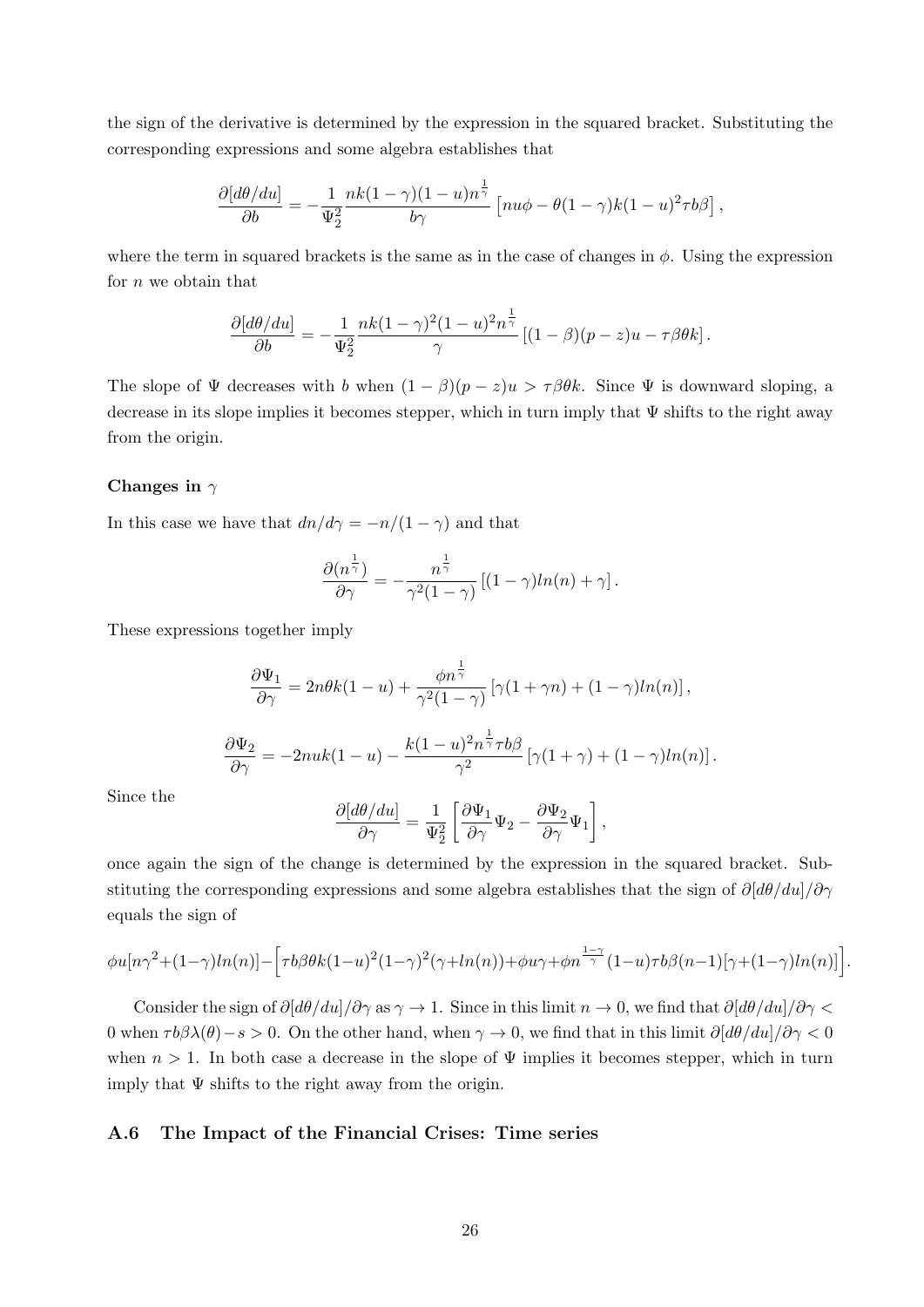

Figure 4: Unemployment exit rate

Notes: This figure shows the monthly unemployment exit rate for the US. The exit rate was calculated according to (21) using BLS data on the seasonal adjusted number of unemployed and unemployed with durations less than 5 weeks. The Great Recession is the period between the two dashed lines.



Figure 5: Job destruction rate

Notes: This figure shows the monthly employment exit rate for the US. The exit rate was calculated according to (21) using BLS data on the seasonal adjusted number of employed and unemployed with durations less than 5 weeks. The Great Recession is the period between the two dashed lines.